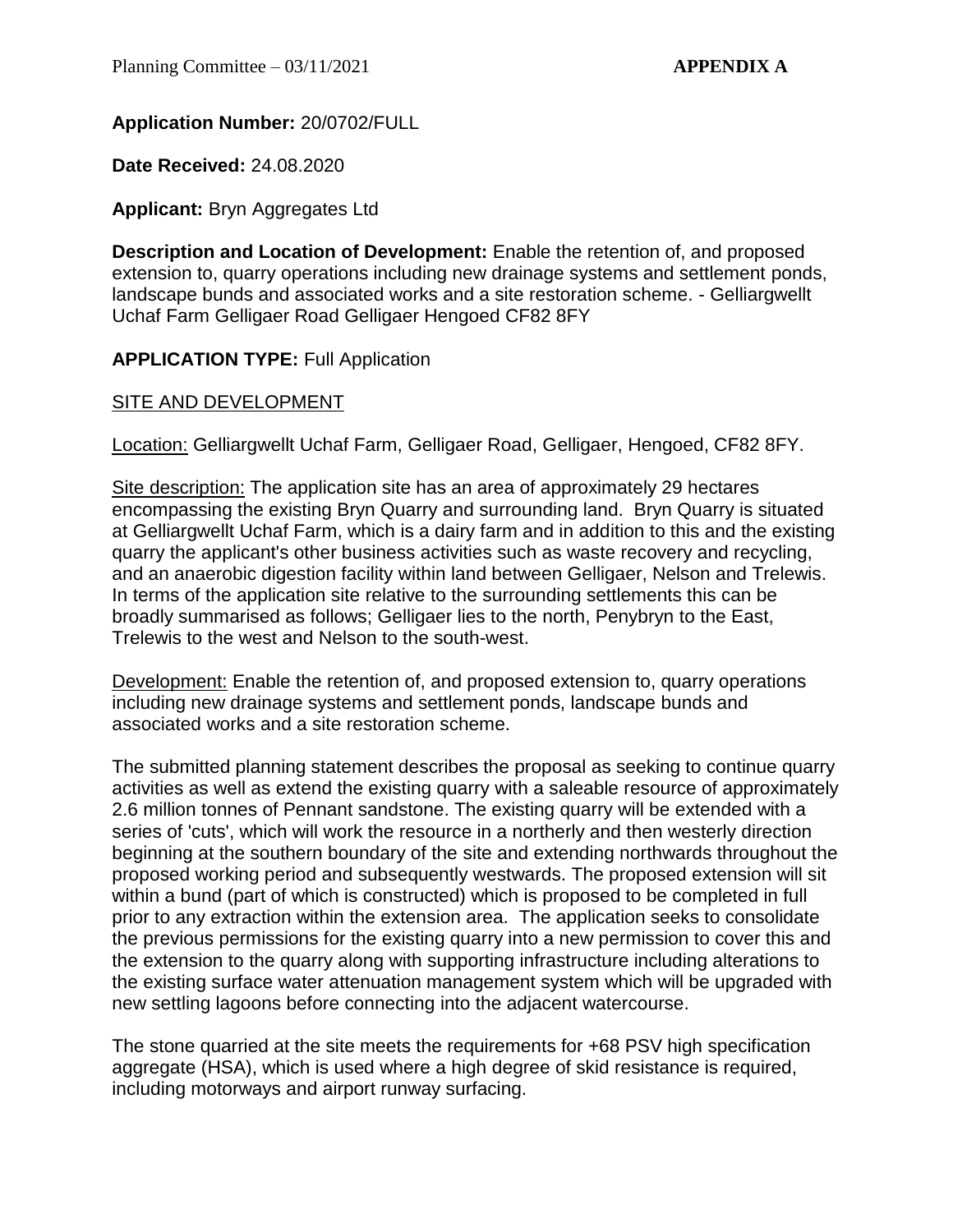The anticipated programme is that extraction would be undertaken under a 24 year programme with phased restoration continuing for a further 7 years following cessation of extraction (end date for restoration is circa 2052/3). The phased restoration of the site will also be progressed in tandem with the quarry extraction process. Restoration will be achieved through backfilling the quarry void utilising quarry overburden, waste blast material and inert waste received at the wider Bryn Group site. The final restoration land management regime is anticipated to consist of a combination of elements including agricultural grazing, woodland and small copses, hedgerows, peatland and marshy grassland. The extraction rate is expected to be undertaken at approximately 111,200 tonnes per annum for each of the first 23 years with a reduction to 63,560 in the final year of extraction (year 24). Placement is anticipated to occur at a rate of approximately 55,600 tonnes per annum for the first 24 years with an increase to 166,800 tonnes per annum in the final 7 years (when extraction has ceased and the sole focus will be on restoration).

The phasing of extraction in the extended quarry area would be undertaken in six separate phases with works within the extended area starting in the south-eastern corner (phase one) and then sequentially moving in an anti-clockwise direction before finishing in the north-west corner with phase six.

The restoration would be undertaken in seven phases (A-G) starting within the existing quarry area and then following a broadly similar pattern to the anticlockwise extraction phases, noting however that most of the restoration phases cover larger areas encompassing both parts of the existing quarrying area together with areas of the quarry extension.

Dimensions: The application site area is 29 hectares in size.

Materials: Not Applicable.

Ancillary development, e.g. parking: New drainage systems and settlement ponds and Landscape bunds are proposed.

PLANNING HISTORY 2010 TO PRESENT 10/0429/RET - Retain and complete earthworks - Granted - 04/11/2010.

11/0224/FULL - Erect building and tanks to incorporate anaerobic digestion facility with associated plant, engineering and landscaping works - Refused - 08/12/2011.

11/0226/FULL - Provide permanent operation of materials recycling facility and erection of new building - Refused - 08/12/2011.

11/0227/NCC - Delete condition 13 of planning permission ref 10/0429/RET to remove requirement to reduce height of bund to 1 metre above the adjoining ground level - Granted - 08/12/2011.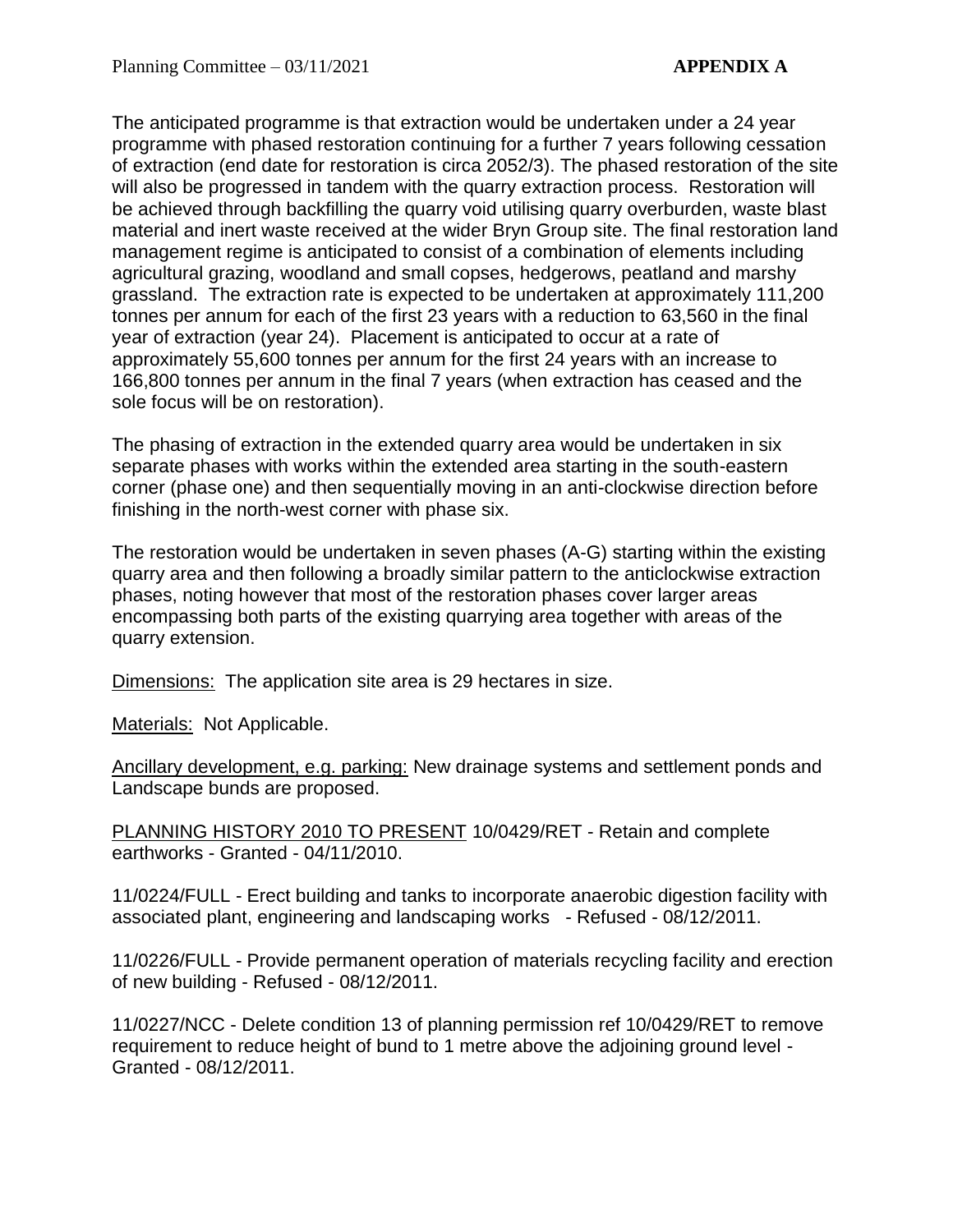12/0570/FULL - Extend existing quarry operations including new drainage system and settlement ponds, landscape bunds and associated works - Granted - 08/08/2013.

14/0226/FULL - Provide materials recycling facility (revision to approved material recycling facility reference 11/0226/FULL) - Granted - 14/07/2014.

15/0488/RET - Retain development previously approved under planning permission. 11/0224/FULL for the construction of an anaerobic digestion facility with changes to construction details relating to the position of the digestate tanks, digestate lagoon, surplus gas flare - Granted - 10/12/2015.

16/0069/COND - Discharge Condition 12 (external lighting), Condition 13 (wheel and road washing), Condition 14 (surface water drainage), Condition 15 (slurry pipeline), Condition 16 (landscaping), Condition 18 (construction method statement) and Condition 20 odour management) of planning permission 15/0488/RET (Retain development previously approved under planning permission 11/0224/FULL for the construction of an anaerobic digestion facility with changes to construction details relating to the position of the digestate tanks, digestate lagoon, surplus gas flare, silage clamp and associated works and to change the use of the existing in vessel compositing building to an anaerobic digestion reception building and an in vessel composting facility) - Decided - 25/04/2016.

18/0085/NCC - Vary condition 8 of planning consent 15/0488/RET (Retain development previously approved under planning permission 11/0224/FULL for the construction of an anaerobic digestion facility with changes to construction details relating to the position of the d - Granted - 19/04/2018.

18/0843/NCC - Vary condition 08 of planning consent 18/0085/NCC (Vary condition 8 of planning consent 15/0488/RET (Retain development previously approved under planning permission 11/0224/FULL for the construction of an anaerobic digestion facility with changes to construction details relating to the position of the digestate tanks, digestate lagoon, surplus gas flare, silage clamp and associated works and to change the use of the existing in vessel compositing building to an anaerobic digestion reception building and an in vessel composting facility) to enable the continuation of restricted Saturday and Bank Holiday hours (which have been operated under for the past three years) to enable collections to take place on Sundays - Granted - 06/12/2018.

19/0011/FULL - Provide additional fire prevention measures including structures, storage tanks, engineering and associated works - Granted - 21/02/2019.

19/0275/NCC - Vary Condition 08 (Hours of operation) of planning consent 14/0226/FULL (Provide materials recycling facility (revision to approved material recycling facility reference 11/0226/FULL) to extend the hours of operation for utility providers - Refused -12/09/2019.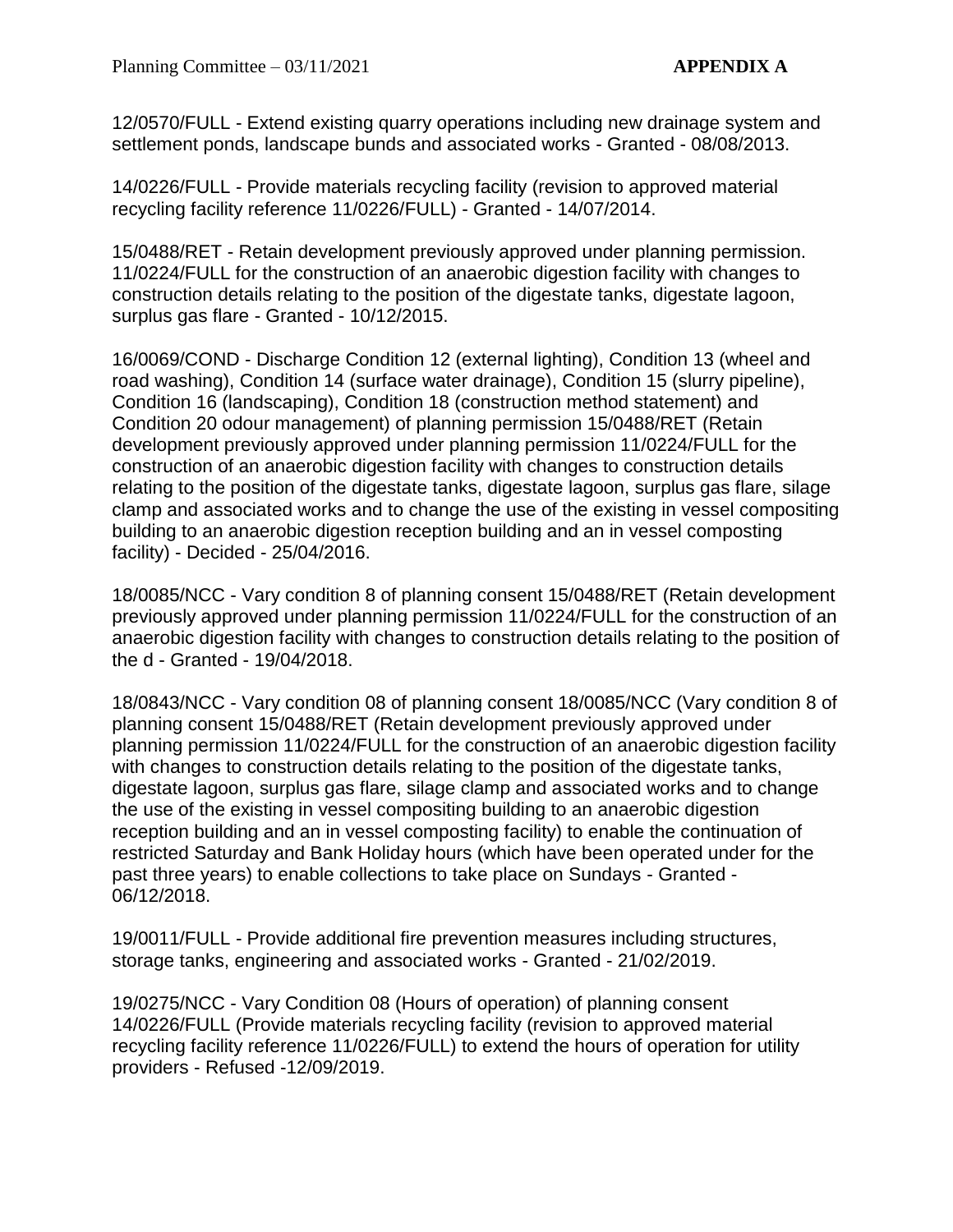19/0276/NCC - Vary Condition 6 (Hours of operation) of planning consent 12/0570/FULL (Extend existing quarry operations including new drainage system and settlement ponds, landscape bunds and associated works) to extend the hours of operation for utility providers - Refused - 12/09/2019.

20/0140/COND - Discharge conditions 03 (Drainage), 04 (Trees) of planning consent 19/0011/FULL (Provide additional fire prevention measures including structures, storage tanks, engineering and associated works) - Decided - 09/04/2020.

20/0171/COND - Discharge conditions 6 (Resurfacing of access road) and 7 (Site Management Plan) of planning consent 19/0275/NCC granted on appeal reference number APP/K6920/A/19/3240193 (Vary Condition 08 (Hours of operation) of planning consent 14/0226/FULL (Provide materials recycling facility (revision to approved material recycling facility reference 11/0226/FULL) to extend the hours of operation for utility providers) - Decided - 09/04/2020.

20/0172/COND - Discharge conditions 09 (Resurfacing of access road) and 10 (Site Management Plan) of planning consent 19/0276/NCC granted on appeal reference number APP/K6920/A/19/3240204 (Vary Condition 6 (Hours of operation) of planning consent 12/0570/FULL (Extend existing quarry operations including new drainage system and settlement ponds, landscape bunds and associated works) to extend the hours of operation for utility providers) - Granted - 20/04/2020.

20/0293/FULL- Carry out engineering works to provide a lagoon and associated works and infrastructure - Granted -26-06/2020.

20/0479/FULL - Carry out engineering works to provide agricultural improvement work – Pending.

20/0937/FULL - Erect extension to existing milking parlour to provide covered feeding area – Pending.

21/0082/CLPU - Obtain a Lawful Development Certificate for the proposed provision of allotments for use by the local community, ancillary access and parking – Pending.

21/0226/FULL - Erect building over concrete yard space to provide additional feed storage, and to harvest rain water from the roofs and reduce the water run-off from the yards – Pending.

21/0383/FULL - Erect a farm building over concrete yard space to provide additional cattle housing and to harvest rain water from the roofs and reduce the water run-off from the yards – Pending.

21/0476/NCC - Vary condition 3 and remove condition 12 of planning consent 18/0087/NCC (Remove condition 12 of planning consent 14/0422/NCC (Vary condition 6 of planning permission P/04/1912 to extend the hours of operation on Saturdays until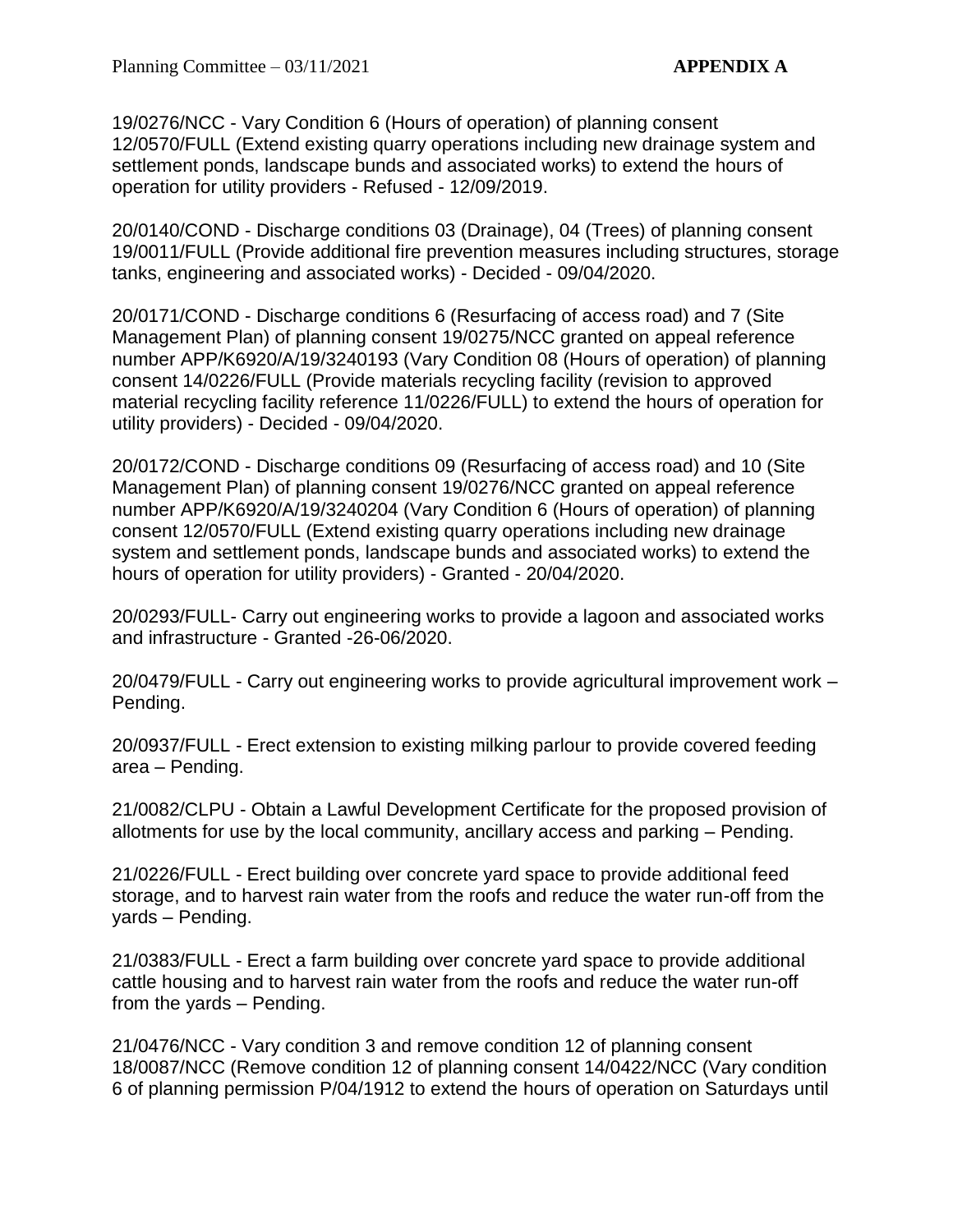16:00 and on Bank Holidays from 07.30 to 13.00) to enable the continuation of restricted Saturday and Bank Holiday hours) to enable the continuation of hours of operation – Pending.

# POLICY

LOCAL DEVELOPMENT PLAN Caerphilly County Borough Local Development Plan up to 2021 - Adopted November 2010.

Site Allocation: The site is within the Mynydd Eglwysilan Special Landscape Area, partially within a Green Wedge designation and a sandstone safeguarding area.

Policies: CW3 (Highways), CW2 (Amenity), CW4 (Natural Heritage Protection), CW5 (Protection of the Water Environment), CW6 (Trees, Woodland and Hedgerow Protection), CW15 Locational Constraints, CW22 Mineral Safeguarding, CW23 Locational Constraints - Mineral Site Buffer Zones, MN1 Mineral Site Buffer Zones and SI1 (Green Wedges), SP8 (Mineral Safeguarding).

NATIONAL POLICY Planning Policy Wales, Mineral Planning Policy Wales, MTAN1: Aggregates, Regional Technical Statement for Aggregates.

# Planning Policy Wales

5.14.23 Aggregates suitable for road surfacing construction and maintenance, where high specification aggregates are required for skid resistance, are of importance to the UK and significant resources occur in Wales. The UK and regional need for such minerals should be accorded significant weight provided environmental impacts can be limited to acceptable levels. The fundamental characteristics of these materials, which distinguish them from more general-purpose aggregates, are their ability to meet the stringent specifications required for road construction and repair and wherever possible high specification aggregates should be used for these purposes. Planning authorities should identify potential high specification aggregate resources and consider whether there is a need to protect these resources and potential rail connections to the resources from sterilisation.

5.14.47 Extensions to existing mineral working, whether they be time, lateral or depth extensions should be considered in the same manner as applications for new sites. Each application will need to consider the impact on the site as a whole and the wider surroundings and will need to be considered on its own merits.

5.14.48 The presence of an existing quarry should be a material consideration when considering a proposal for an extension. There may be benefits to extending a site in terms of shared infrastructure, for instance, as opposed to working a new greenfield site.

# ENVIRONMENTAL IMPACT ASSESSMENT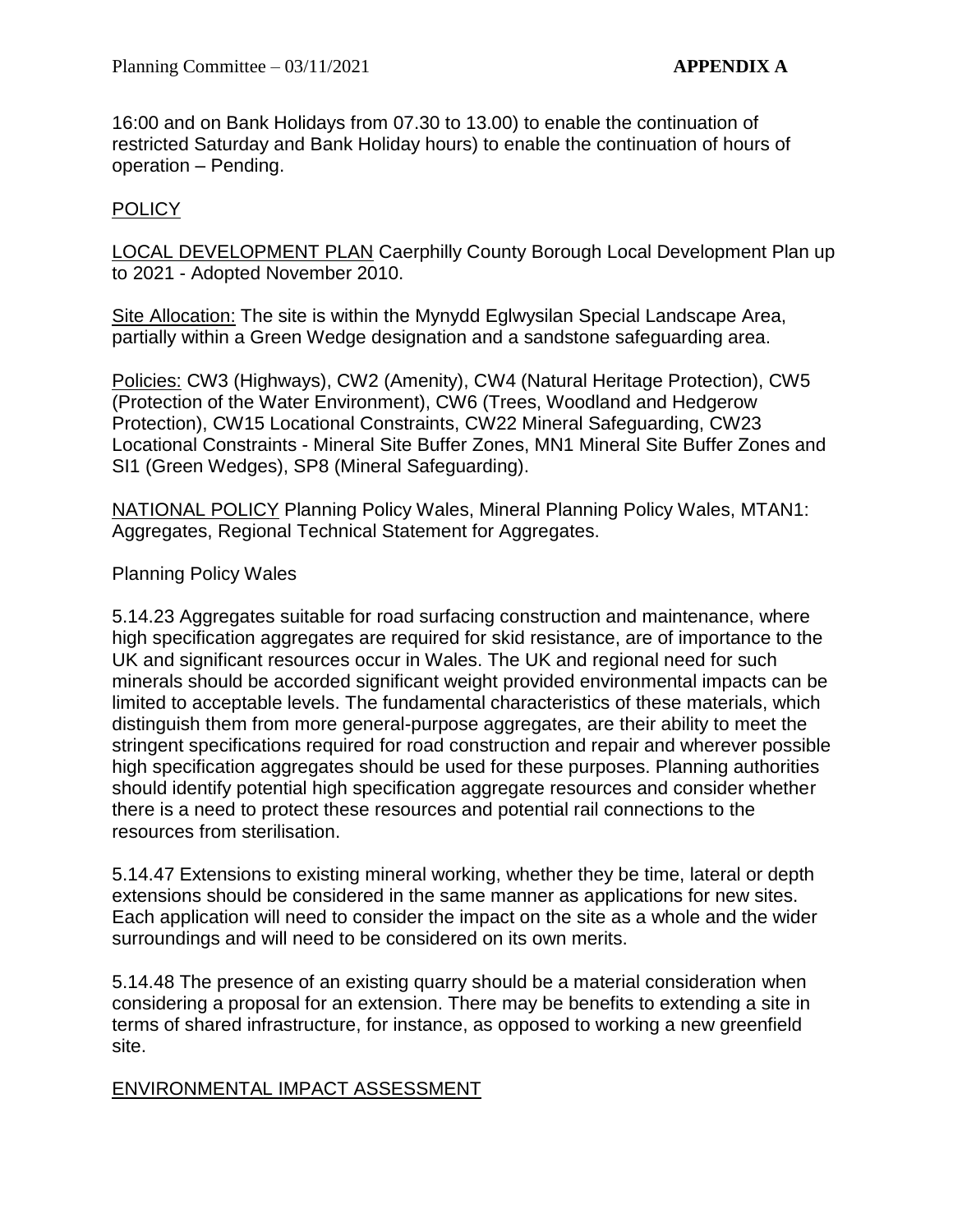Did the application have to be screened for an EIA? The application was accompanied by an Environmental Statement.

# COAL MINING LEGACY

Is the site within an area where there are mining legacy issues? Yes, the application site falls partly within the defined Development High Risk Area.

# **CONSULTATION**

Rights Of Way Officer - There are two public rights of way in the area of the proposed: Footpath 160 Gelligaer abuts the South-Western boundary and Bridleway 181 Gelligaer abuts the South-Eastern boundary.

It is recommended that conditions be added to any permission to safeguard these rights of way.

The Coal Authority - No objection subject to informative note to highlight Coal Mining legacy issues.

Ecologist - We recommend the inclusion of 3 No. planning conditions to secure biodiversity conservation and enhancement on site.

Mr R Jones - The Welsh Government as highway authority for the A470 trunk road does not issue a direction in respect of this application.

Transportation Engineering Manager - CCBC - Have considered the submitted information and raise no objection as on balance given the development has been in existence for a number of years, without a detrimental impact upon the highway and that the quantum of material currently being imported/exported from the site will continue to be limited.

Provide planning conditions to address detailed highway considerations.

Senior Engineer (Land Drainage) - It is recognised that NRW are the responsible organisation in relation to the discharge of surface from the site and they have indicated that a Discharge Permit will be required. The standard of water quality at the point of discharge will therefore be set by NRW. Whilst NRW have statutory responsibilities for many aspects of the activities which form carried out as part of the quarrying on the site there is a degree of overlap in the areas of responsibility with reference to this development.

Have concerns regarding the adequacy of the existing settlement lagoons and water quality.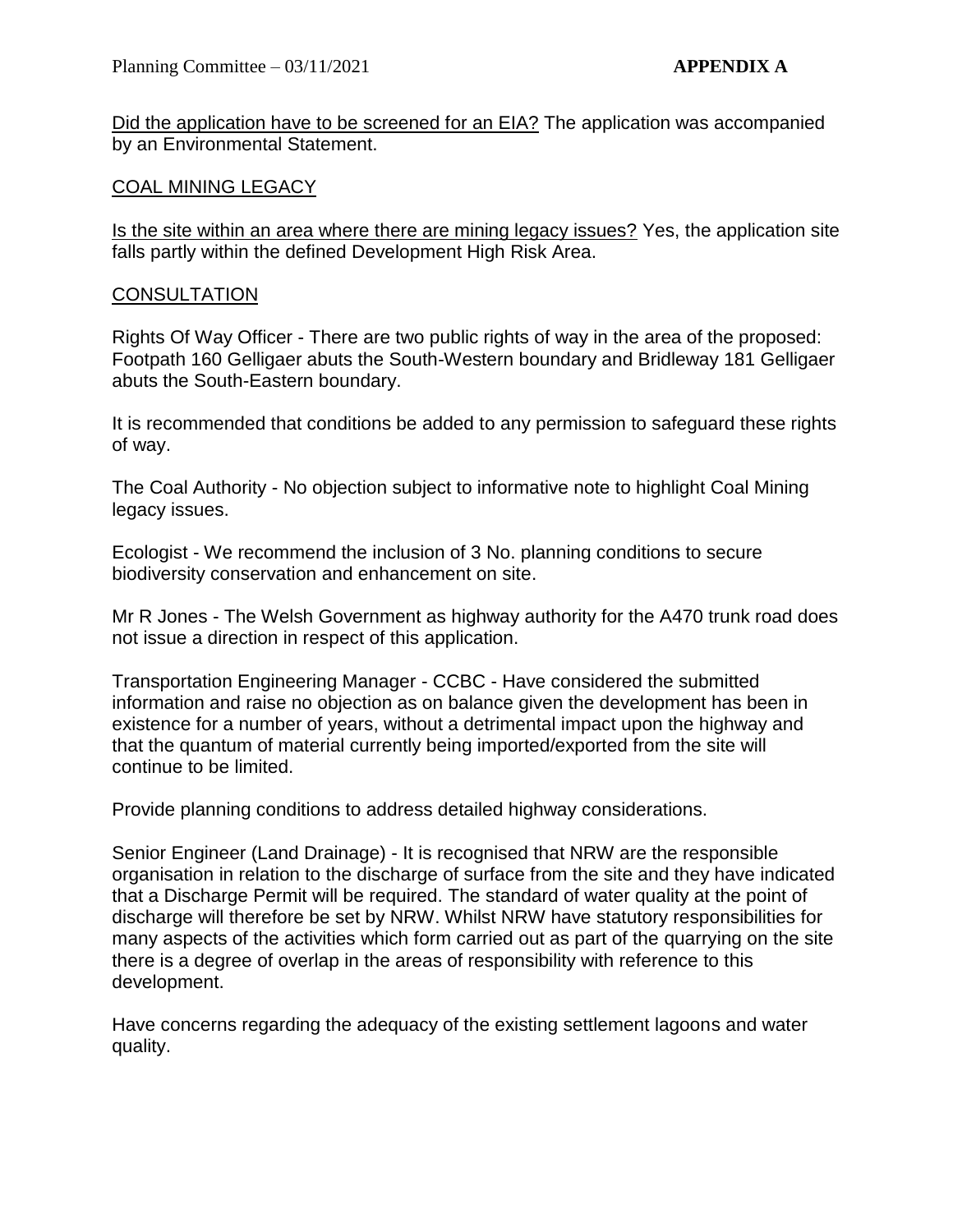Advises that two planning conditions are recommended to be imposed to address Quality of Water leaving the site and drainage restoration proposals.

Natural Resources Wales - The Nelson Bog Site of Special Scientific Interest (SSSI) is hydrologically linked to the application site. The habitats of special interest within the Nelson Bog SSSI are reliant on hydrological quantity and quality. Changes to either may be detrimental to the special interest of the site and could cause damage to features of the SSSI.

We recommend you should only grant planning permission if you attach NRW recommended conditions to the permission.

We are of the view that should the matters in the conditions be satisfactorily addressed, such that appropriate systems and controls are in place, maintained and monitored, these should be sufficient to prevent detrimental impacts to the SSSI.

Heritage And Placemaking Officer - No fixed permanent structures or buildings are proposed as part of this development that could potentially have an adverse impact upon the settings of the Historic Assets identified in the Heritage Statement submitted with this application.

The phased restoration of the site will be progressed in parallel with the proposed extraction. The restoration works will be completed 7 years following the completion of the mineral extraction. It is proposed to restore the land for agricultural purposes in the longer term, which is supported.

I have no objection in principle to an extension to the quarry. I remain concerned about the lack of consideration given to the grade I listed building in the near vicinity, i.e. Llancaiach Fawr Manor House only 1.35ks to the W and the lack of screening to the grade II listed Gelliargwellt Uchaf Farmhouse and garden walls, details of which should have been submitted as part of this application.

Public Health Wales - Raised queries in respect of air quality monitoring. Following receipt of additional short term modelling still have queries but advise that these present a reassuring picture of ambient air quality and that there should not be significant shortterm impacts providing proper controls and mitigations measures are in place.

Recommend air quality monitoring be conditioned.

Merthyr Tydfil County Borough Council - No objections.

Chief Fire Officer - No objection, provides advice for developer.

Dwr Cymru - Provide standard advice for applicant.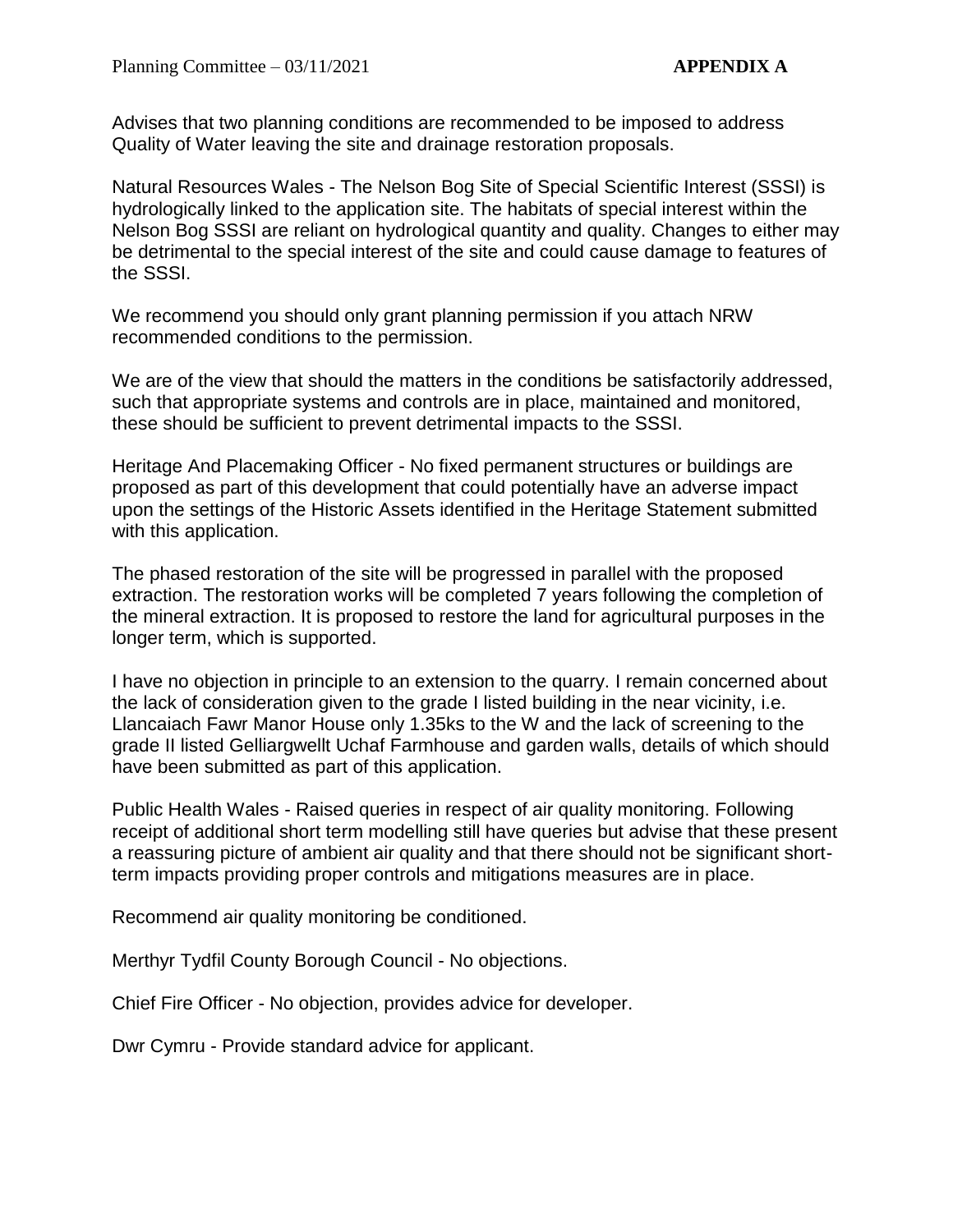Glamorgan-Gwent Archaeological Trust - There is no information to suggest that (apart from the Gelliargwellt Uchaf Farm house and beebole range) that any other archaeological features or structures are present in the immediate application area.

It is unlikely that significant archaeological remains will be encountered during the course of the proposal. Raise no objection to the positive determination of this application.

Health & Safety Executive - This application does not fall within any Health and Safety Executive (HSE) consultation zones. There is therefore no need to consult HSE on this planning application and HSE has no comment to make.

# ADVERTISEMENT

Extent of advertisement: The application was advertised by way of neighbour notification letters, site notices and a press notice as the application is a major application submitted with an accompanying Environmental Statement.

Response: A petition including 495 signatures titled "Petition against Bryn Group expansion" was received by the Local Planning Authority. Representations have also made reference to an online petition on www.change.org against the proposal which at the time of writing this report appeared to have 1116 signatories.

Further representations objecting to the application from Cllrs Cushing, Gair and Parry were also received.

182 representations were also made which comprises of 100 objections, 81 supportive comments and 1 representation which could not be identified as either wholly supportive or objecting. A number of objectors made several representations which have not been included in the totals.

287 Proforma letters of support were also received in respect of the application.

Summary of observations: The objections raised can be summarised as follows:

Dust / Air Quality Can't sit in garden or open windows or leave washing out or have to rewash Impact on School and Children's health Noise Odour Issues Adverse Impact on resident's Health (Physical and mental wellbeing including stress) and quality of life and human rights Will lead to an Increase in blasting and associated vibration, Lack of notice for blasting, blasting limit too high Adverse impacts and damage to surrounding residential properties from Blasting

Adverse Traffic Impacts including from HGVs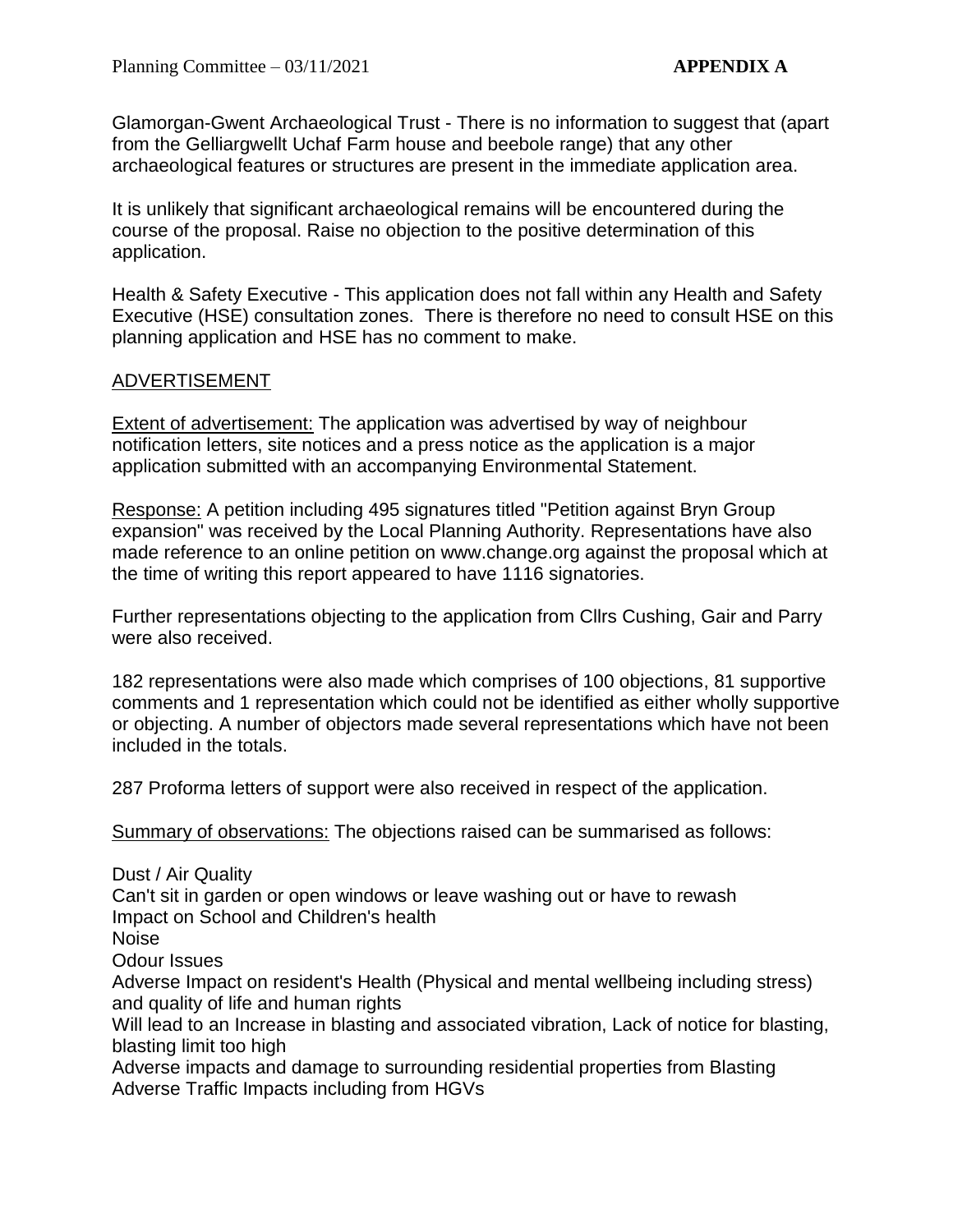Impact on archaeology Visual Impact Pest/Vermin problems Impact on Wildlife (including bats, lapwings, snipe, woodcock, ducks, newts, pee wits, red kites and frogs and their ponds) Adverse impact on SINCs Proximity of extended quarry to existing residents/settlements (Quarry too close to residents) and possible future encroachment Property devaluation The CCBC's LDP minerals policy includes a 250m buffer zone as a minimum allowed Effect on Conservation Area, Heritage/Tourism (including Llancaiach Fawr) Contamination of the ground and bund with plastic waste and animal waste We cannot know what they will use to backfill this quarry in later years Cumulative effect of activities at Bryn Group are unacceptable Misleading conduct of Bryn Group in media/press releases Loss of Common No benefits to local community Company broken law numerous times Raise concerns over the honesty/integrity of the planning process if application is granted as the Council use the site for Waste Management Local Residents homes and communities should be respected and treated with a priority over this quarry Bryn Group carry out works and then apply for retrospective planning, operates outside permitted hours Allege that Bryn group threatened staff with their jobs if they don't support the application and get friends and family members to do the same Urge councillors to reject application Blocking a public rights of way with the bund This place needs to be closed down not extended Just for the financial benefit of applicants No safe or secure fence to keep people out of quarry CCBC ignores residents Impact on Ecology, habitats and biodiversity, landscape and heritage would be much greater than acknowledged in the Environmental Statement Contrary to the Council's duty under the Wellbeing of Future Generations (Wales) Act 2015 The Pre-Application Consultation and conclusions was flawed The area around the application site has a low environmental capacity to absorb a further 24 years of quarrying The argument put forward about the scarcity and quality of the High Specification Aggregate is not compelling enough Extension of this quarry is not justified in the sensitive location Impact on Coal workings, Historic mining records are not complete and there is a risk of subsidence/sink holes The Transport Assessment has not taken into consideration the Ty Du Farm

development in Nelson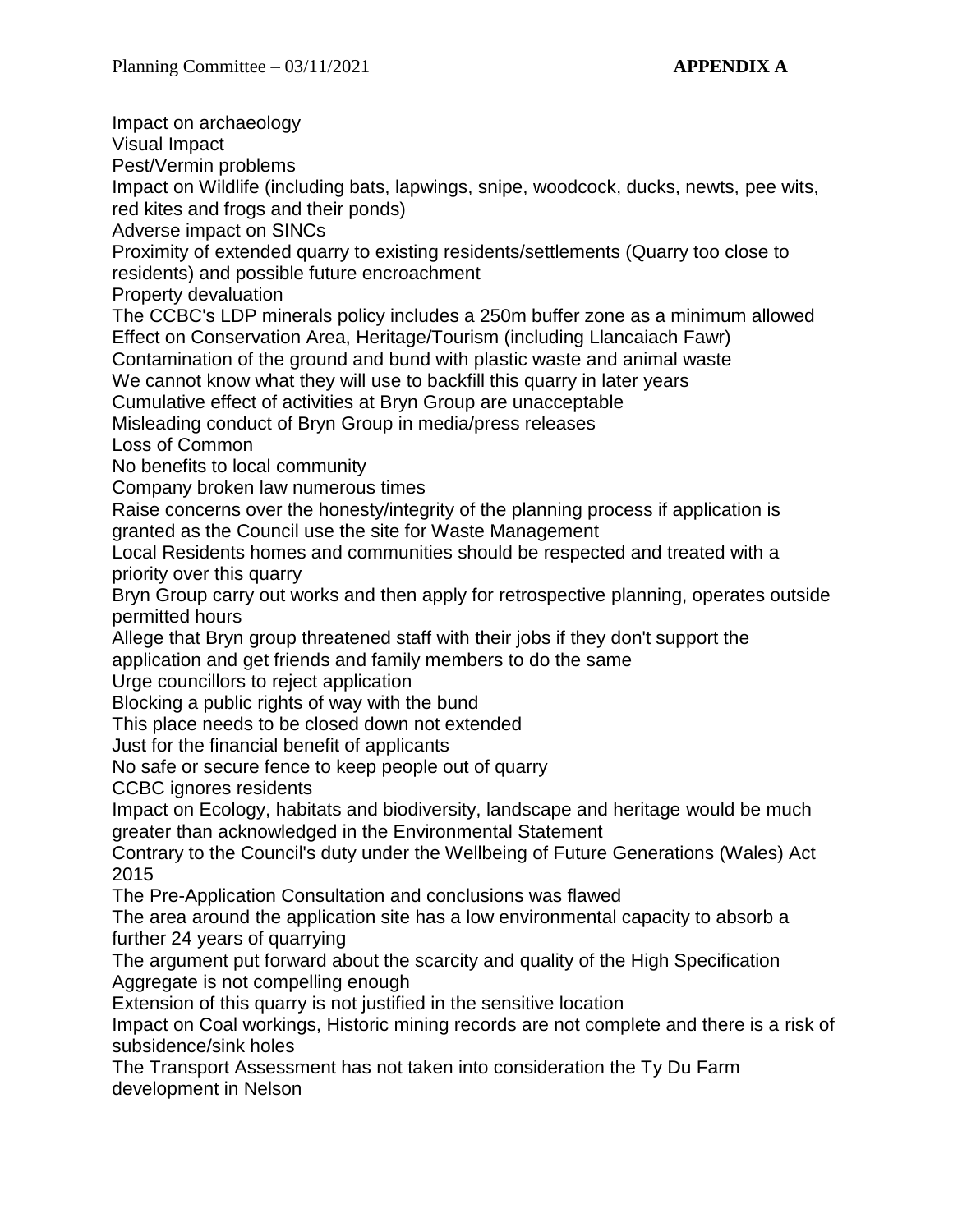The supportive comments received are summarised as follows:

Provides direct employment and contributes to local economy

Will safeguard jobs in companies that trade with and provide services to Bryn Group Quarry provides an essential product for roads & buildings not just locally but on a national level and is important for UK infrastructure and UK economy Impacts are acceptable

Company supports local community groups

This project is essential to Caerphilly Borough as provides materials for reactive works by Welsh Water help maintain water supplies

Local Supply of quarry products helps keep costs down for customers and reduce carbon footprint

Will secure a long term sustainable supply of materials

Very good business. How would we get rid of rubbish if we didn't have this huge recycling company going

Proposed conservation work will enhance the local environment

# SECTION 17 CRIME AND DISORDER ACT

What is the likely effect of the determination of this application on the need for the Local Planning Authority to do all it reasonably can to prevent crime and disorder in its area? It is not considered that crime and disorder will be materially affected by the development.

# EU HABITATS DIRECTIVE

Does the development affect any protected wildlife species? Based on current evidence, this is unlikely to be a significant issue in this case, but an advisory note will be attached to the consent and sent to the applicant as a precautionary measure.

# COMMUNITY INFRASTRUCTURE LEVY (CIL)

Is this development Community Infrastructure Levy liable? Not applicable.

# ANALYSIS

Policies: Planning Policy Wales (which incorporated and updated advice previously contained within Mineral Planning Policy Wales) sets out the over-arching land use planning policy guidance of the Welsh Government in relation to mineral extraction and it is a material consideration in determining planning applications for mineral development. The guidance seeks to strike a balance between the need for minerals to support our way of life and the need to protect the environment and the amenity of local communities.

The guidance sets out the key principles of sustainable mineral development as being to provide mineral resources to meet society's needs and to safeguard resources from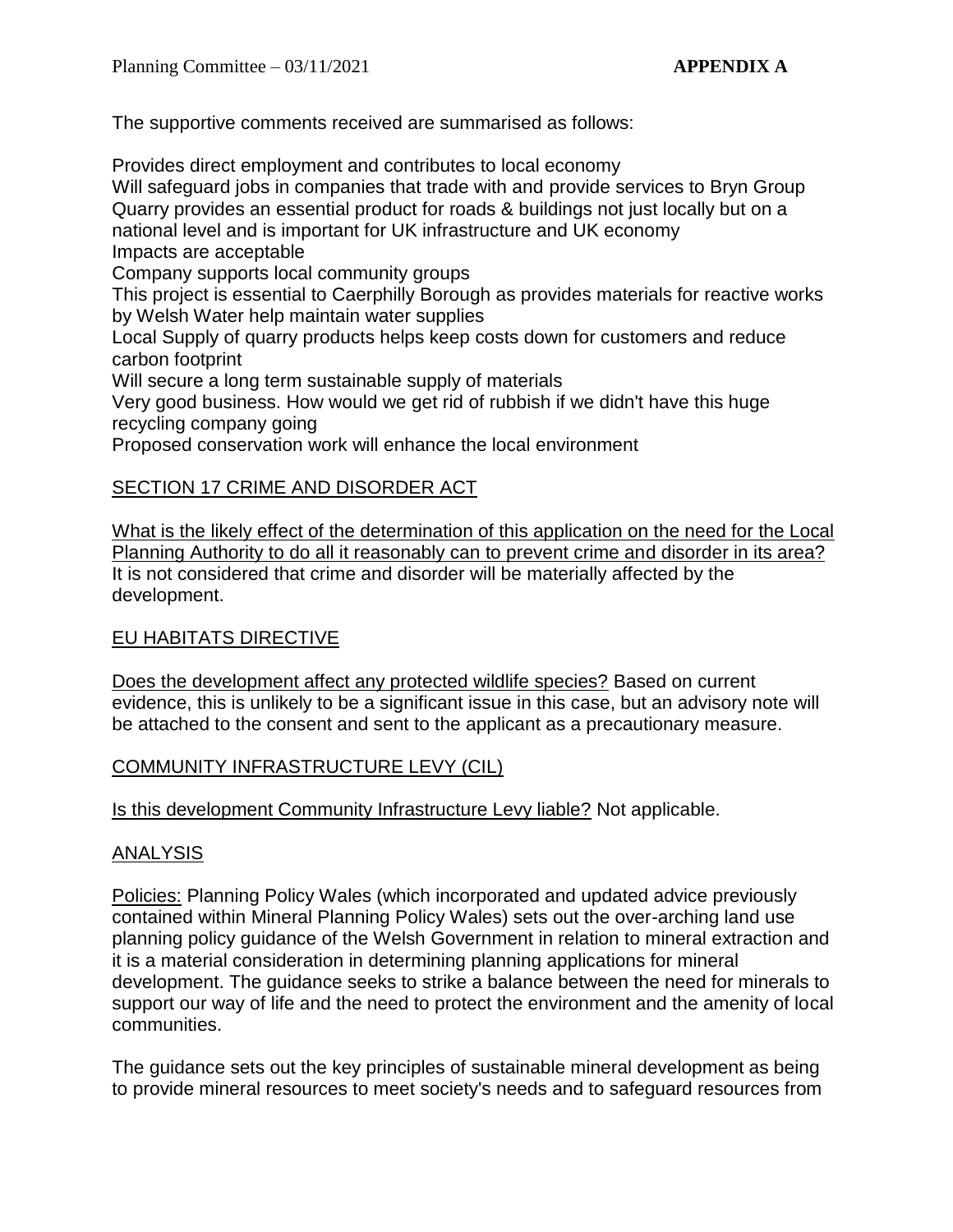sterilisation; to protect areas of importance to natural or built heritage; to limit the environmental impact of mineral extraction; to achieve a high standard of restoration and to encourage efficient and appropriate use of minerals. These principles have been translated into the policies in the Caerphilly County Borough Local Development Plan up to 2021 - Adopted November 2010.

Minerals Technical Advice Note1 (MTAN1): Aggregates

This MTAN sets out detailed advice on delivering the government's minerals policy, including advice on demand, supply and reducing the impact of aggregates production.

Regional Technical Statement

The Regional Technical Statement (RTS) for the South Wales Regional Aggregates Working Party area examines demand and supply across the region and sets out recommendations for each county borough council in order that sufficient aggregates are provided in the most sustainable way. The concept of environmental capacity is used to direct mineral working to the least intrusive sites.

The RTS undertakes apportionment on a sub-regional basis, with areas determined by looking at patterns of supply and representing distinct market areas. Consideration has been given to the distribution of planned housing activity, environmental capacity, proximity and transport networks. Caerphilly, as part of the Cardiff City sub-region, has a required apportionment of 13.4 mt for crushed rock over a 25 year period, compared with existing permitted reserves of 31.3 mt as of the end of 2016, equating to a landbank of 58.5 years.

It is however noted that an earlier planning permission for part of the quarry (12/0570/FULL) considered the issue of the Landbank which at the time was more than 60 years and considered that the nature of the High Specification Aggregate product produced was sufficient justification for approval.

Para. 49 of Minerals Technical Advice Note (MTAN) 1 takes the position that mineral planning authorities (MPAs) should consider whether there is justification for extensions to existing sites where landbanks provide for more than 20 years supply, and that these should not be permitted except in rare and exceptional circumstances. However, these may be justified where supply of an aggregate of a particular specification is clearly demonstrated.

Para. B60 of Appendix B (South Wales) of the RTS states that

"pennant sandstone resources are widespread within the (Cardiff City) sub-region" and "may offer prospects for future resource development…particularly in the case of extensions to existing quarries. In terms of proximity to export markets, these offer greater benefits than those further west".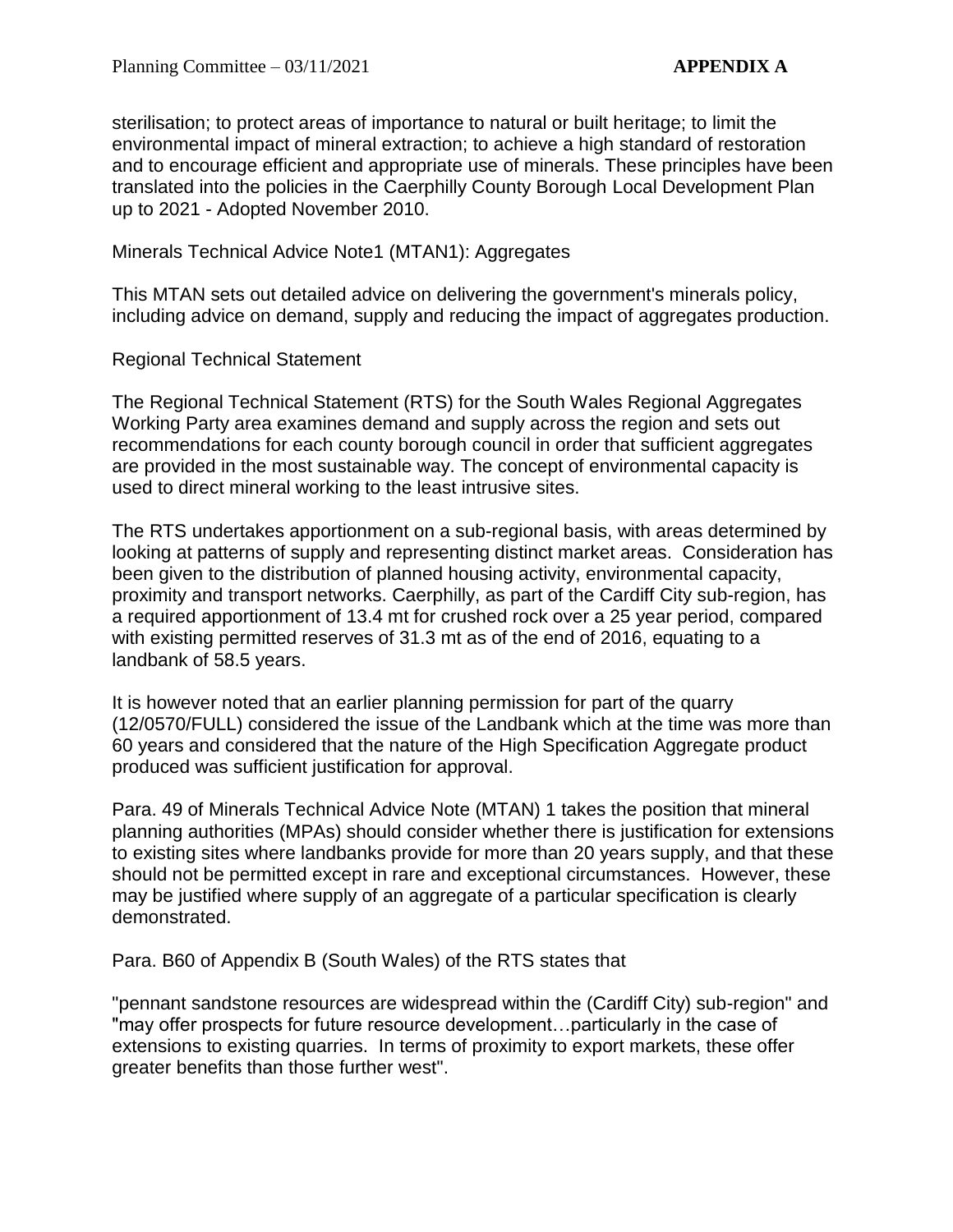MTAN 1 requires that the potential use of all waste materials that are available in the locality be fully considered in environmental statements submitted as part of any planning application, in order to ensure that any opportunity to use waste materials is fully assessed before further extraction of natural resources is permitted.

In terms of alternative sources of aggregates, recycled aggregates from construction, demolition and excavation wastes are likely to be available locally. However, Bryn Quarry is a specialist facility producing a high-specification product with specific end uses. Substantial quantities of colliery spoil are understood to exist above Bedwas, Machen and Llanbradach, but these are generally remote from transport links and therefore difficult to utilise effectively. Moreover, previous efforts to obtain planning permission for the removal of tips in Machen have been refused.

MTAN 1 states that granting extensions to quarries where there is already an adequate landbank may be justified

"where supply of an aggregate of a particular specification is clearly demonstrated".

South Wales is the nearest source of supply of High Specification Aggregate (HSA) to The Midlands, South and South East England, and while Welsh Government guidance seeks to encourage self-sufficiency and sustainable mineral development, HSA is a national strategic resource with limited occurrences and it provides essential materials to maintain a safe highway network.

Sources of rock meeting the necessary levels of resistance to polishing, durability and strength to be used as HSA are limited within the UK as a whole. A report was prepared for the government in 2004 (Capita Symonds: The Sustainable Use of High Specification Aggregates for Skid Resistant Road Surfacing in England) which found that there were relatively few areas in the UK where the rock formations held the necessary characteristics and which were not constrained by being in areas remote from markets or in areas where extraction would be environmentally unacceptable. The report also concluded that

"optimum combinations of strength and resistance to polishing are found in a limited number of formations, foremost among which are the Carboniferous "Pennant" Sandstones of South Wales".

While Bryn Quarry was originally permitted for a different purpose it has previously been accepted under permission 12/0570/FULL that the need for High Specification Aggregates (HSA) from the quarry was in accordance with paragraph 49 of MTAN1.

The current application has been supported by correspondence from Tarmac and Hanson. Tarmac advise that a reserve of high specification aggregate at Hafod Quarry in Abercarn is sterilised as a result of unsuitable, poor quality materials above the +68 PSV product and were unable to operate due to high costs associated with the need to remove a significant amount of overburden materials. They advise that Bryn quarry is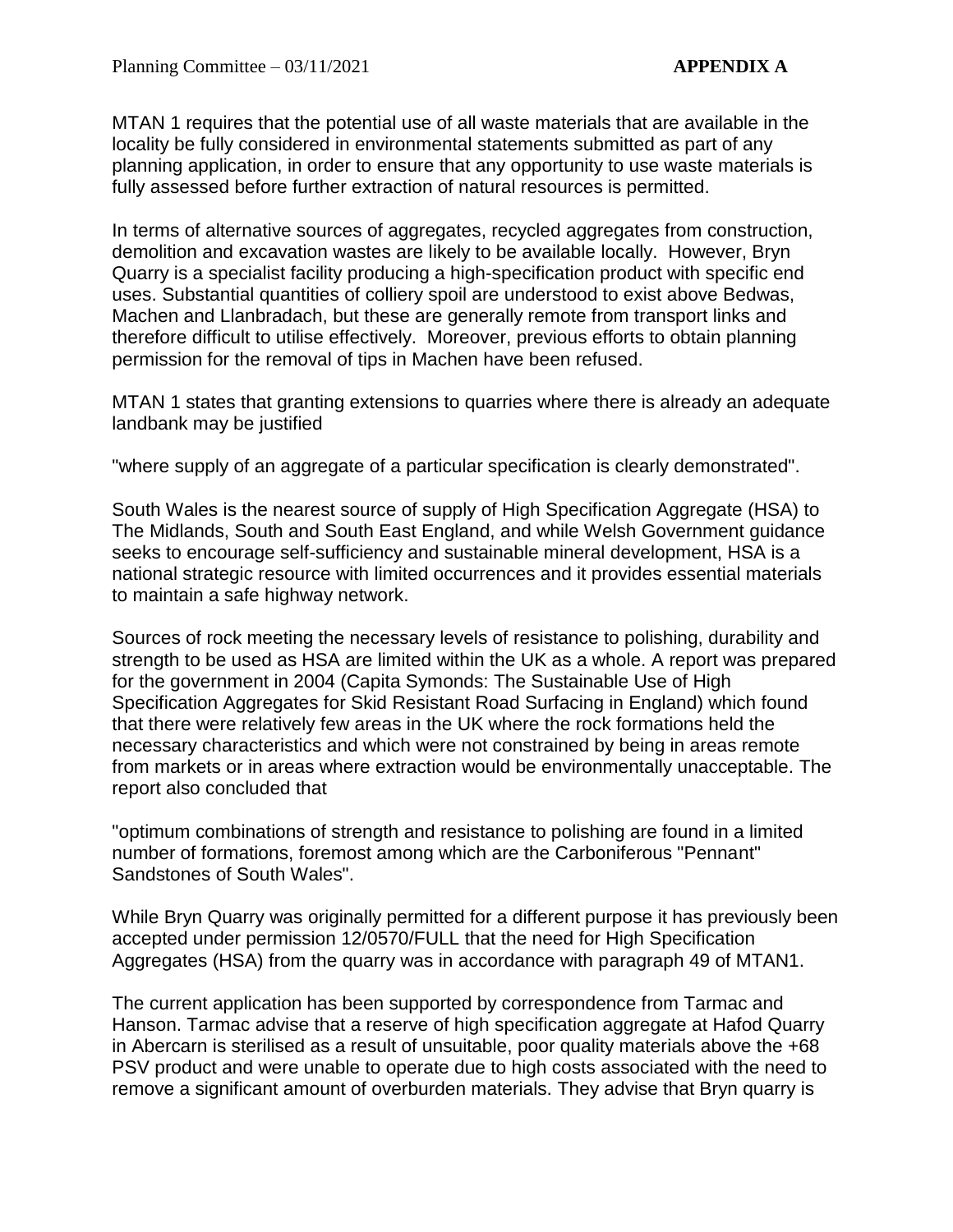strategically important to Tarmac's business as a supplier of High PSV asphalt within the UK. A further submission from Hanson Asphalt states that whilst Hanson does have its own source of +68PSV aggregate, reserves at their Craig Yr Hesg Quarry are almost exhausted and it is becoming increasingly difficult to produce the required volumes of +68PSV that the market now demands. Hanson advise that the only suitable alternative supply of aggregate that meets the required technical specification of a +68PSV aggregate for use in asphalt would be from Ireland. They raise concerns in terms of cost and carbon footprint with this alternative sourcing. It is noted that the RTS statement indicates potential other HSA quarry suppliers within Wales. Notwithstanding this fact it appears that there are constraints on the production of HSA stone from the nearest producers. Therefore it is considered that the proposal is in accordance with paragraph 49 of MTAN 1.

# Principle of the development

Policy CW15 recognises that mineral development needs to take place in the countryside since minerals can only be worked where they occur. Therefore, in principle, the development accords with the development plan providing that it is acceptable in all other respects. The proposed extension to the quarry working area falls within the designated Mineral Site Buffer Zone under Policies MN1 (Minerals Site Buffer Zones) and CW23 (Locational Constraints - Minerals Site Buffer Zones) and the separation distance to surrounding residential properties (unconnected with the applicants) would be in excess of the 200m distance advised in MTAN1.

Amenity impacts

Noise

An Environmental Noise Impact Assessment has been carried out by Hunter Acoustics based on the proposals. Noise sensitive properties (NSP) have been identified at Top Hill Farm, Greenacres Bungalow, Claerwen Housing Estate, Llancaiach Isaf and Brynheulog Street/Cefn Llwynau Street/Trosnant Crescent.

Results of baseline monitoring carried out as part of previous environmental noise impact assessments at the Site in 2010 and 2011 have been used to set limits at nearest noise sensitive receptors. Typical background noise levels taking into account the farm, quarry, materials recycling facility and in-vessel composting facility, varied from 31.5 decibels to 41 decibels. MTAN 1 paragraph 88 states that during daytime (07.00 - 19.00 hours) noise levels above 55dB(A) may cause serious annoyance. Where background noise levels are less than 45dB(A), noise levels should not exceed background levels plus 10dB(A). Night time (19.00 - 07.00 hours) noise should not exceed 42dB(A) although it is not proposed to carry out quarrying operations during the night time.

The noise survey concluded that, with the exception of Greenacres, which is within the control of Bryn Quarry Noise map models indicate that based on a worst case 1hr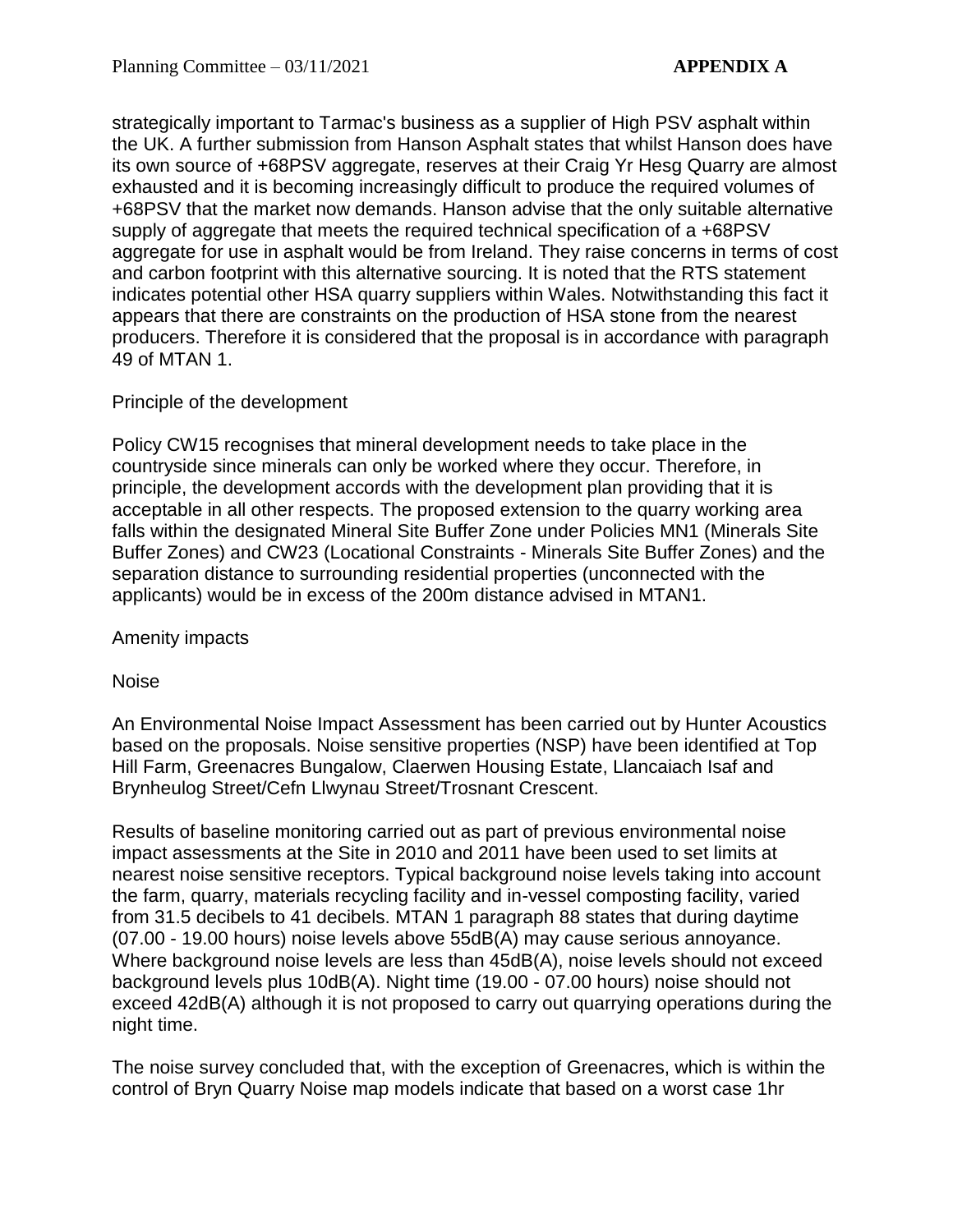daytime period, proposed noise level limits should be met at all NSPs and that excluding Greenacres, the predicted noise levels at sensitive properties ranged (within the phases of development) from 37dB(A) at Llancaiach Farm to 51dB(A) at Claerwen.

The Council's Head of Public Protection has reviewed the noise assessment and has raised no objection subject to planning conditions.

### Air Quality

Dust is a generic term to describe particulate matter which may be found on the ground or other surfaces but which can become airborne to disperse in the atmosphere before returning to a surface. It is produced at mineral extraction sites during soil stripping operations, excavation of the mineral, processing operations and during haulage. Particles of less than 10 microns can enter the respiratory system and may be associated with a range of effects on human health, including those on respiratory and cardiovascular systems. MTAN 1 states that the potential impact on health must always be considered in relation to proposals for aggregates extraction.

The Environmental Statement air quality and dust chapter assesses the likely significant effects of the Development on the environment in respect of Air Quality. An assessment has been undertaken using modelling and included baseline monitoring at the nearest residential properties to the proposed extension between November 2018 and October 2019. The particle monitoring included the health related fractions PM10 and PM2.5 along with wind speed and direction, to help determine the contribution from the existing quarry and materials recycling facility.

The worse cast predicated air pollution is that annual mean PM10 is predicted to increase in Penybryn by 5% (from a baseline of 15.7ug/m3 to 17.7ug/m3 annual mean) and PM2.5 by 1% (from a baseline of 7.9 ug/m3 to 8.3ug/m3 annual mean). All changes in PM10 and PM2.5 at sensitive receptors have been graded as negligible within the chapter. This is compared to a Wales limit value (annual mean) of 40ug/m3 for PM10 and 25ug/m3 for PM2.5.

The predicted increase in the annual mean levels of PM10 and PM2.5 as a consequence of the Development has been classified as negligible significance at all sensitive receptors considered within the study area in terms of the IAQM/EPUK assessment framework. These predictions ignore any reduction achieved by mitigation and are therefore likely to be pessimistic. Following comments from the Health Board additional information was supplied in terms of short term air quality and these results indicate that the impacts from the proposed quarry extension are highly unlikely to cause any exceedance of the short-term air quality objective.

The Council's Head of Public Protection has assessed the submitted information and has raised no objection subject to the imposition of conditions to mitigate impacts on existing residential receptors.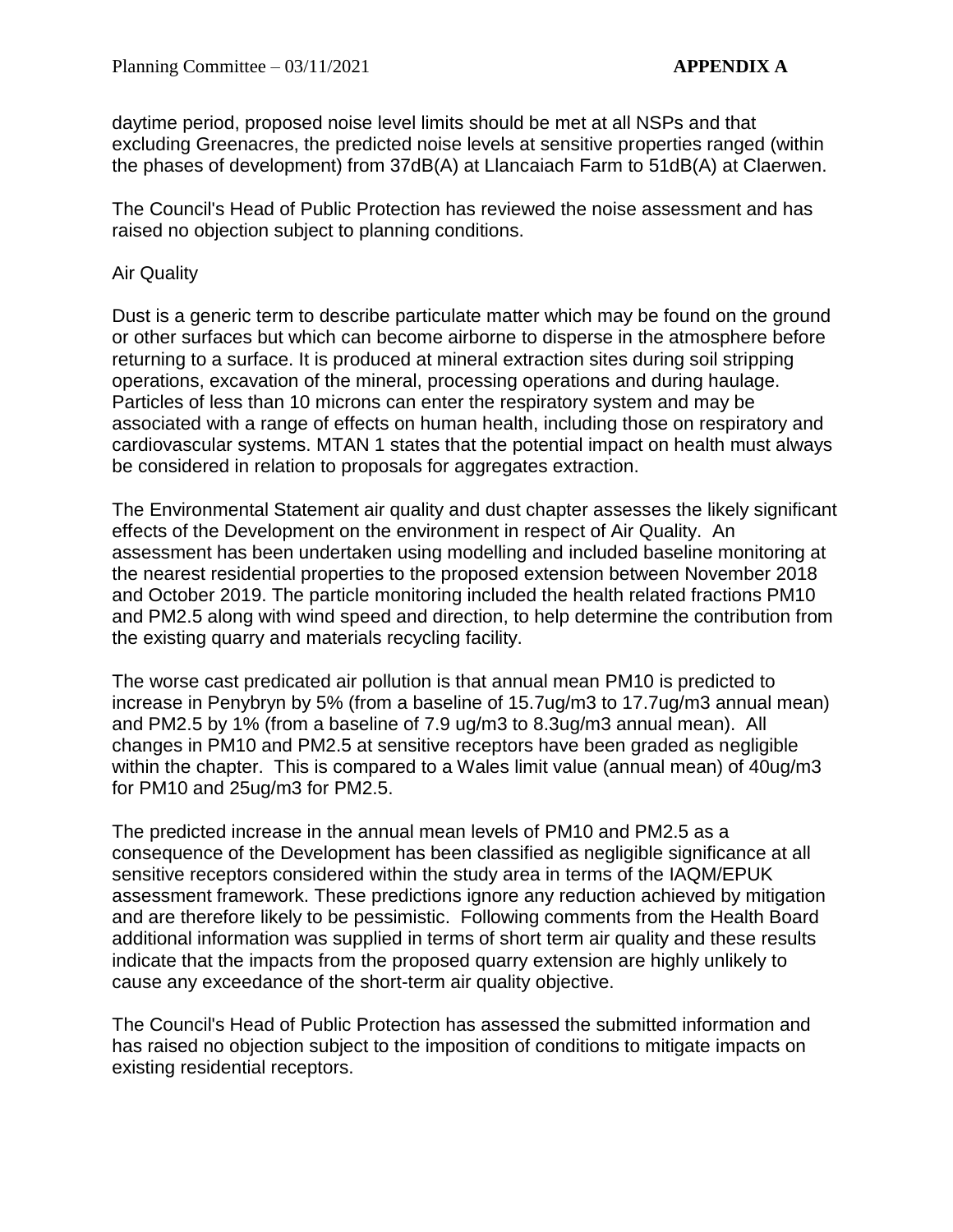# Ground vibration

Sandstone is a hard rock that generally requires to be extracted by blasting. When an explosive charge is detonated in a borehole, pressure waves are generated in the surrounding rock. In quarrying operations the blasting is designed to remove a given quantity of rock in a controlled manner by utilizing the pressure waves to cause sufficient displacement in the rock face to break out the rock. The greatest part of the energy from the blast is absorbed in creating mass movement and in direct release to the atmosphere. Some energy, however, escapes to cause vibration in the surrounding rock and when this happens it travels through quickly and diminishes over time and distance like ripples on a pond. Ground vibration is measured in three planes at any one location as peak particle velocity (PPV).

Studies in the USA, Canada, Sweden and the UK have indicated that within normal frequency range associated with blasting, structural damage may be caused at vibration levels exceeding 50 mm/sec PPV. Minor cosmetic damage such as plaster cracks may occur at levels exceeding 12mm/sec. MTAN 1 recommends that the maximum level of ground vibration at sensitive locations should not exceed 6mm in 95% of all blasts measured over a 6 month period, and that no individual blast should exceed 10mms-1.

However, the previous quarry permissions were subject to a more stringent condition, which required that 95% of blasts should not give rise to vibration levels of more than 4mm/sec measured over 6 months and that no blast should exceed 8mm/sec. Officers have monitored vibration from existing quarry blasts at the site and have found that 2mm/sec PPV is rarely exceeded, and blasts often range between 1-1.7mm/sec PPV. The applicant has committed within the submitted information to undertake future blasting from the extended quarry in line with the previous condition requirements and noting the levels of previous blasting from the existing quarry area it is anticipated that even with the closer proximity to residents from an extended quarry that the proposed limits which are tighter than national policy requires is likely to be achievable. Therefore it is recommended that any permission granted be subject to a condition restricting PPV to 4mm/sec and 8mm/sec.

#### Landscape and Visual impact

The Council's Landscape Officer has reviewed the submitted Landscape and Visual Assessment (LVA) and considers there is unlikely to be any significant medium and long term adverse effects upon the landscape character of the study area providing perimeter mounding, along with site wide restoration is implemented, including planting / seeding design and habitat creation. The construction phase and operational phases are expected to have the largest effect on the landscape character area, however, this should be, with phasing, short to medium term and diminished with the provision of the seeded screening perimeter mounds. Mounds once planted will assist to integrate the site into the landscape character areas and SLA and with mitigation should not be significant. It is however, seen as essential that in order to do so and prevent these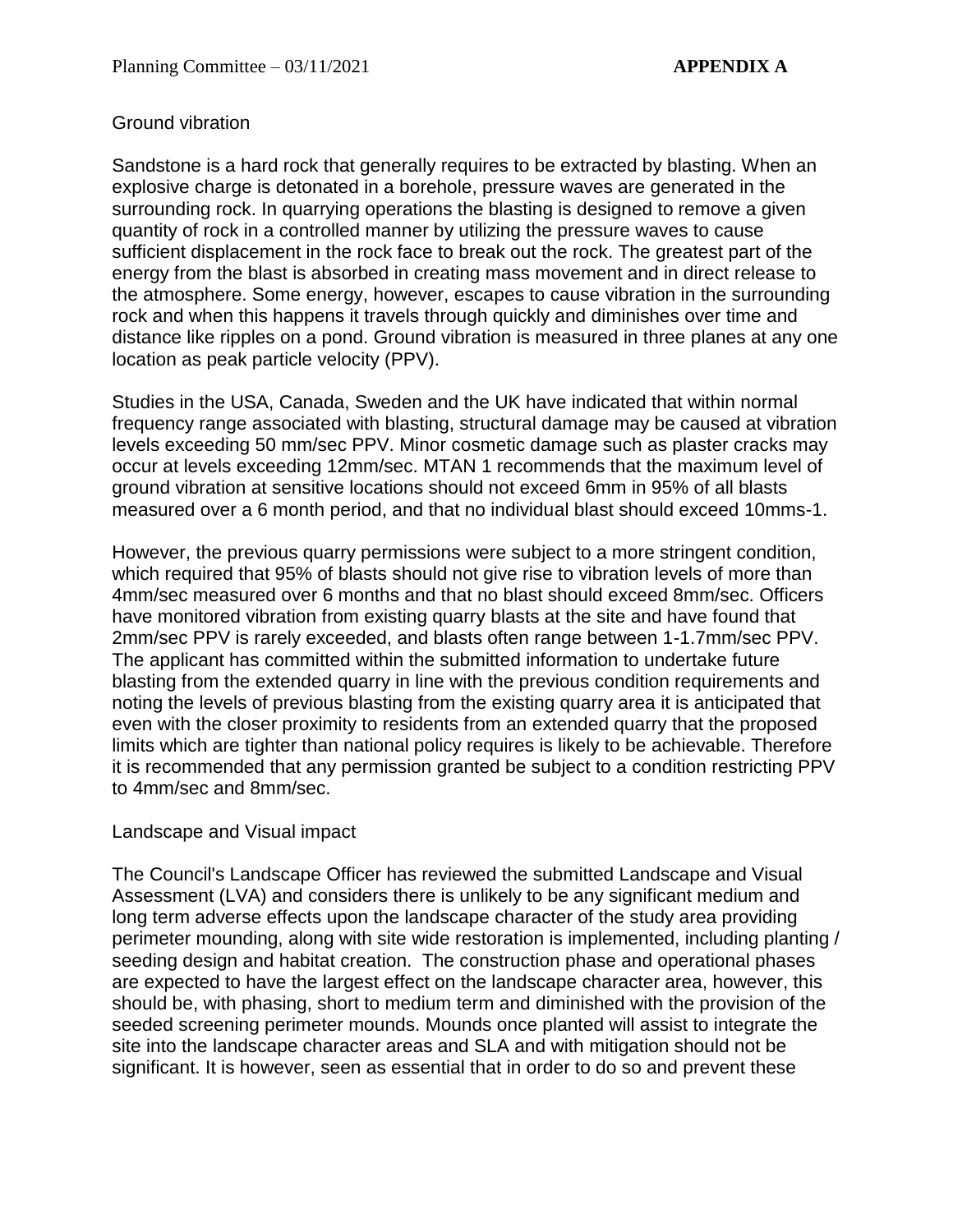mounds being seen as contrived, that their gradients are gentle, established with grass and quickly followed with the planting.

The visual effects on sensitive receptors notably residential areas adjacent to the site and users of adjacent Public Right of Way will be limited primarily to the construction period. Although significant during the construction period of the mounds, this will be temporary and short term and limited primarily to users of the adjacent Public Right of Way and properties immediately adjacent to the site. This is largely limited to a small number of properties afforded views of the site from the southern edge of Gelligaer and east of Penybryn. Adverse visual effects on these local sensitive receptors should reduce as the proposed construction of mounds and associated landscaping establishes and matures, thus integrating and reducing the short term adverse visual effect.

The extended quarry area appears to slightly overlap the green wedge designation (SI1 Gelligaer, Penybryn and Penpedairheol), although the remainder of the application area that falls within it would be subject to the proposed screening bund and peat habitat area. It is not considered that a small encroachment into this particular green wedge, which serves to protect the open nature of the land between Gelligaer and Penybryn, would be of detriment to its overall integrity.

The proposal has also been considered against policy CW4 (Natural Heritage Protection), which requires that proposals conserve and, where appropriate, enhance the distinctive characteristics of such designations. The existing quarrying operation already falls within the Mynydd Eglwysilan Special Landscape Area. Whilst the proposal seeks an extension of the area to be worked, it also proposes the restoration of the existing quarry area. In net terms, therefore, the impact upon the character of the Special Landscape Area is likely to be negligible.

Members are advised that the broad principle of bund screening has been established through earlier planning permissions (including 17/0973/FULL) with comments and oversight from the Landscape Officer and therefore it is considered that the proposals contained within the current application are reasonable and appropriate and finalised details can be achieved through conditions as required by the Landscape Officer to enable detailed discussions on planting and form.

It is noted and acknowledged that concerns have been submitted related to existing works carried out to provide part of the bund which has been raised in objection and subject to local publicity. This involved the contamination within the bund which has been subject to investigations including by Natural Resources Wales. Natural Resources Wales advised the Local Planning Authority that they served a Section 59 Notice to remove the plastic contaminated compost from the landscaping bund and the majority of this work has been undertaken.

The Bryn Group website includes a news article where Alun Price (Managing Director of Bryn Group) is quoted as saying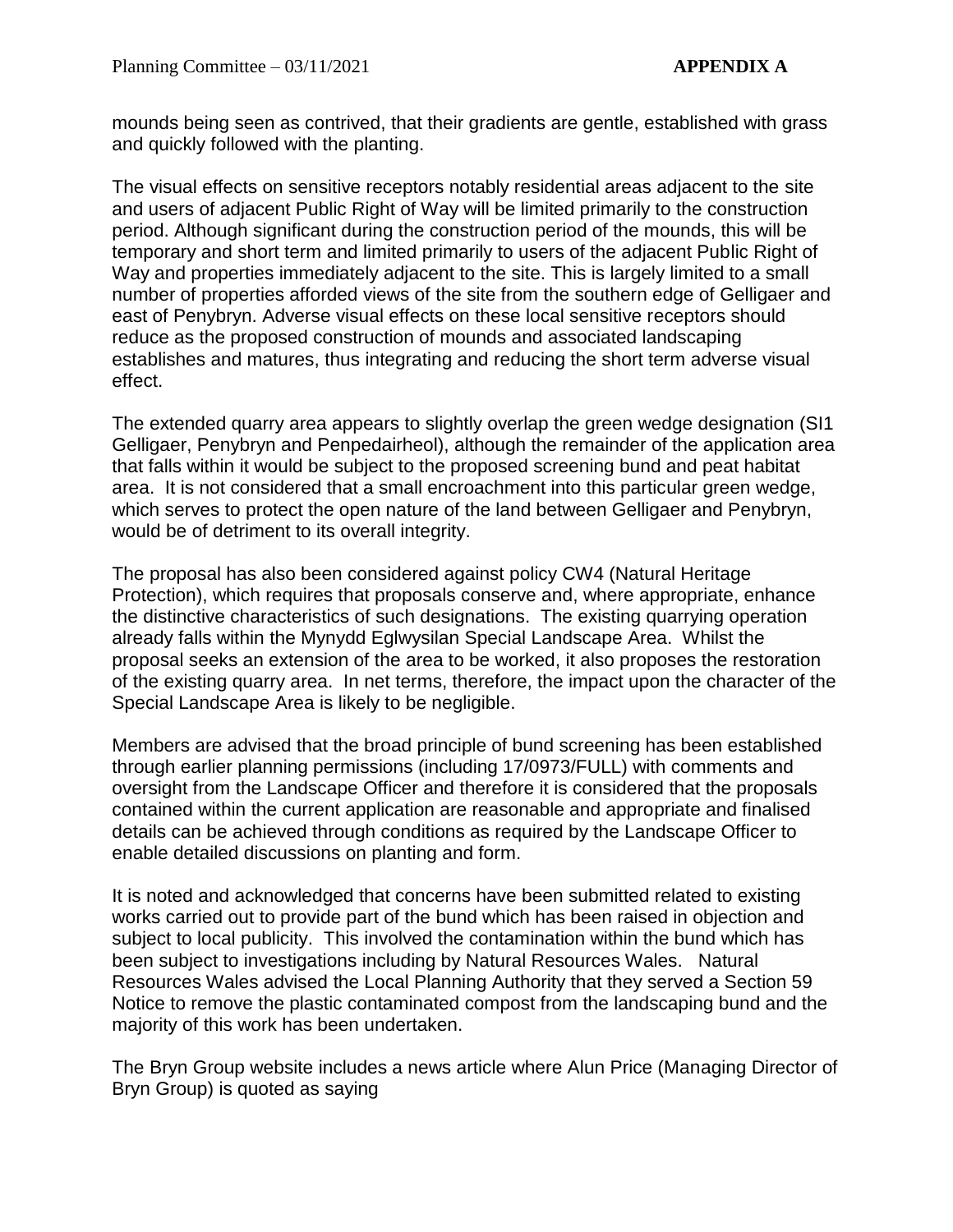"Our neighbours are justifiably angry at the contamination found in some consignments of compost used atop the quarry bund, and we have and continue to apologise unreservedly for that. We hope they will find assurance from this detailed independent study that found the structure of the bund is not contaminated, as many of them believe, and is in fact properly constructed. There was clearly a failure in the physical sifting ("screening") and quality control systems in place for our compost, but we assure you that it was not deliberate. With advice from NRW and our advisors, we have taken steps to identify and resolve the issue and have already improved our processes with the addition of a new screening machine and extra quality assurance checking. We will now work hard and swiftly to remediate the surface of the quarry bund to remove the areas of contamination, so that it can be landscaped and planted to improve both the visual impact and its shielding properties."

The issues surrounding the contamination of material within the bund is undoubtedly regrettable but from the statements provided by both Natural Resources Wales and Bryn Group show this matter is being addressed and indications have been given from Bryn Group that revised processes and additional equipment has been adopted which provides some reassurance that future bund works can be undertaken without such problems reoccurring.

# Ecology.

Part 1(6) of the Environment (Wales) Act 2016 imposes a duty on a public authority to seek to maintain and enhance biodiversity in the exercise of functions in relation to Wales, and in so doing promote the resilience of ecosystems, so far as consistent with the proper exercise of those functions.

The Site is dominated by marshy and semi-improved grassland over deep peat, which is where most of the Development will be located. Other habitats include drystone walls, standing and running water, hedgerows, improved grassland, tall ruderal vegetation, scattered scrub, and ephemeral/short perennial vegetation.

The applicants have carried out ecological surveys including an Extended Phase 1 Habitat Survey, Botanical Survey of the Waun Rydd SINC, Survey for Great Crested Newt and Lapwing Survey.

There is one statutory designation within 2km of the site which is the nationally important Nelson Bog SSSI approximately located 300m to the south-west of the Site.

A further 16 Sites of Importance for Nature Conservation have been identified within the Biodiversity chapter of the Environmental Statement as being within 2km of the site. SINCs are local designations. The Waun Rydd SINC is located adjacent to the site boundary.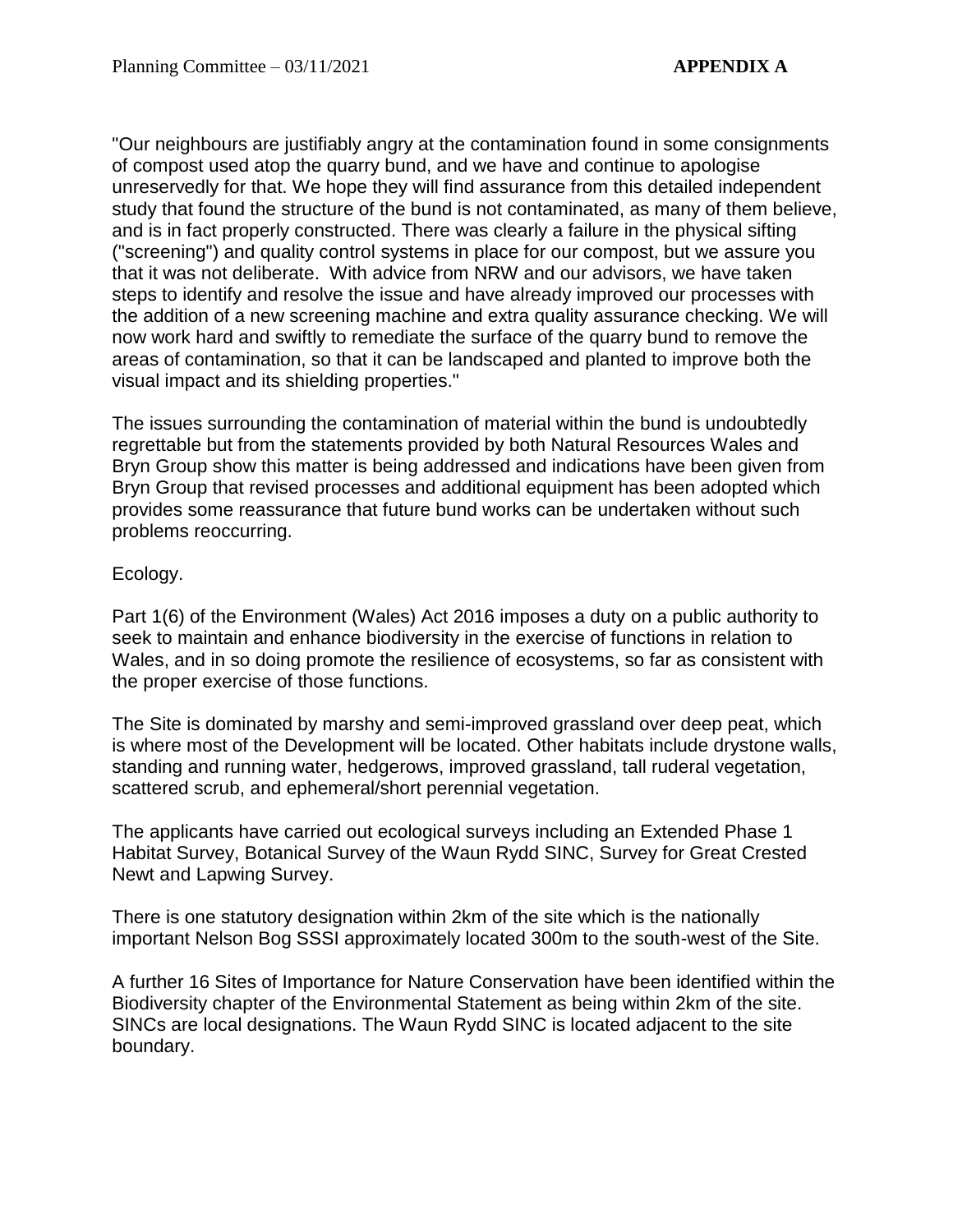Overall the assessment concludes that impacts on the Nelson SSSI is likely to be negligible and the impact on SINCs are also likely to be negligible without further mitigation measures.

A Great Crested Newt Survey was undertaken and found no evidence of the species concluding that Great Crested Newt are considered to be absent on-Site and within 500 m of the site boundary. The Site is considered to be of importance for birds, invertebrates, reptiles and common amphibians at a site level.

The Environmental Statement identified the main likely significant effects during the extraction phase are habitat loss, degradation and fragmentation, and disturbance or displacement of animals and birds. The following activities have also been identified as having potential to cause these significant effects:

Digging / soil stripping of existing overburden, requiring removal or disturbance of existing vegetation, dry stone walls and soils

Pollution by chemicals associated with the use of heavy plant or mobilisation of suspended solids resulting in toxic effects to plants

Removal of hedgerows; and

Visual, noise or vibration related disturbance from vehicles / heavy plant, lighting and digging.

The site restoration proposals include three areas for the deposition of peat extracted from the quarry extension area. These will be connected to surface water lagoons and water levels within the peat controlled via penstocks. The peat cells are intended to retain the existing peat resource (avoiding carbon release) but will also offset the loss of marshy grassland through the creation of approximately 5.82ha of new peatland habitat. The north-western cells are included in the landscaping for the consented screening bund. The depth of peat in the cells has been indicated as likely to be between 1m and 2.5 m.

Based on experiences gained from another Welsh site the applicant's ecologist advises this is likely to result in the establishment of blanket bog vegetation and/or mire vegetation of higher quality and ecological value than the agriculturally improved habitat to be lost.

However whilst the three peat cells will offset the total habitat loss, the positioning of the cells is such that the largest of the three, positioned at the eastern end of the existing quarry, is isolated from the other cells and habitats on the landscape bund by agricultural grassland. This will result in reduced habitat connectivity between the designated sites to the north and south of the Site.

The assessment advises that overall, in the absence of further mitigation, the loss of marshy grassland will result in a permanent adverse effect of significance at the Local level.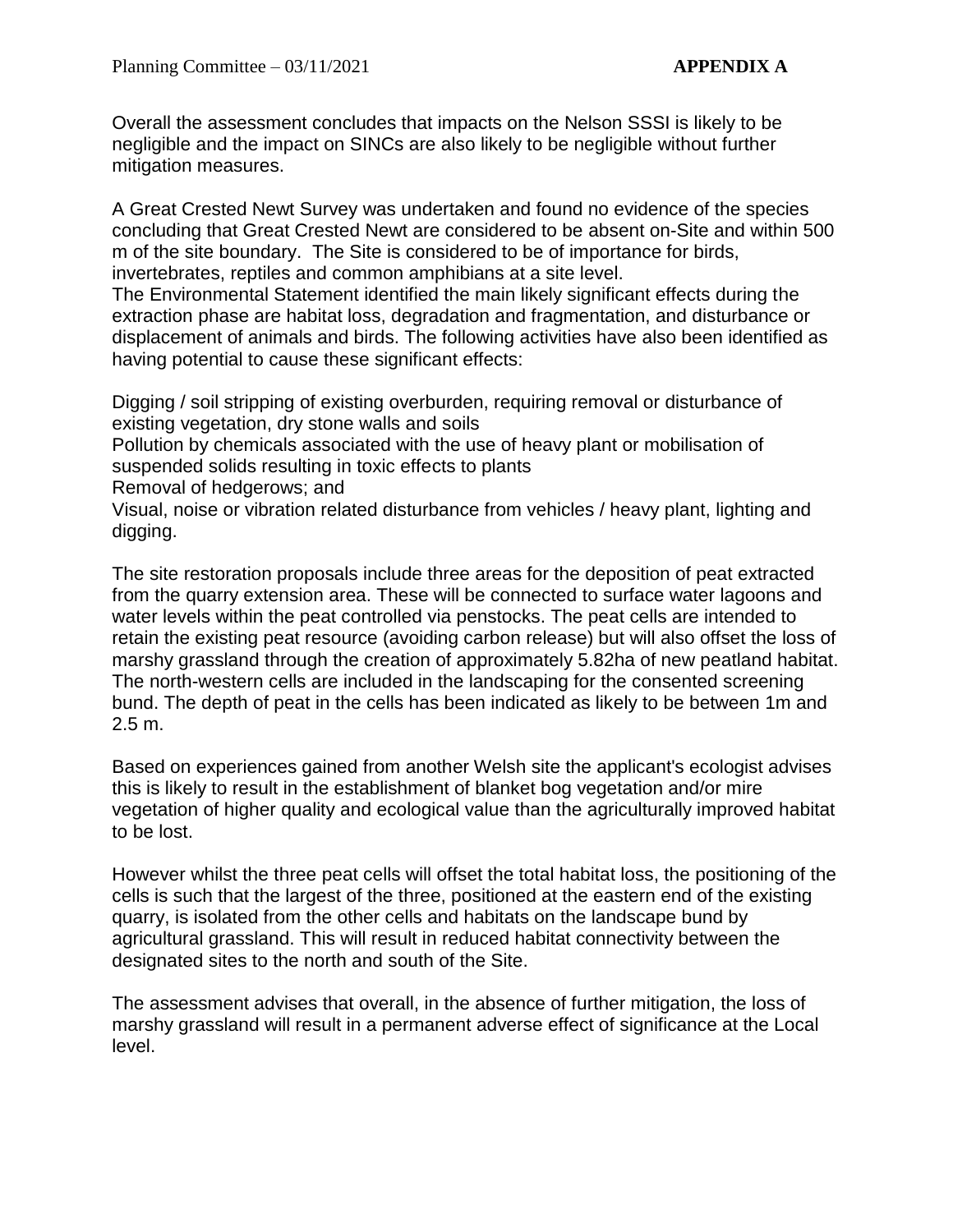To address this adverse impact it is proposed that the restoration plans include a corridor of new wetland habitat to restore connectivity between the Waun Rhyd SINC and Nelson Bog SSSI. It is considered that Landscaping plans can be finalised with the Landscape Officer and Ecologist to provide a visually acceptable restoration to provide enhanced habitat connectivity. A planning condition requiring details of finalised Landscaping and hedgerow enhancement are proposed to be included.

Whilst there will be a minor adverse effect on the disturbance / displacement of birds (including waders) and other wildlife during the operations phases, following restoration it is anticipated to result in a minor beneficial effect resulting from habitat creation (including provision of new habitat for lapwing) and long-term management for the peat and habitats, ponds and ditches, reptiles and invertebrates.

The Council's Ecologist has reviewed the submitted information and raises no objection recommending planning condition to secure biodiversity conservation and enhancement on site.

# Hydrology/Hydrogeology

The submission has included detailed Hydrology information which has been reviewed by both Natural Resources Wales and the Council's Land Drainage Officer. The existing quarry operation has a dewatering process and existing lagoon system and it has been acknowledged by all parties that the proposed extension of the quarry will require additional measures to ensure there are no adverse impacts on the water environment particularly noting the hydrological linkages to environmental sensitive sites most notably the SSSI. It is proposed that planning conditions to require a full scheme of drainage measures is submitted and agreed prior to the quarry extension being brought into use and subject to agreement of these measures the proposal would accord with Policy CW5 (Protection of the Water Environment).

# Heritage, Archaeology and Conservation

It is considered that the proposal will not have a detrimental impact on the closest Listed Buildings (Gelliargwellt Uchaf Farmhouse and Bee-holes) and that no other Listed Building (including Llancaiach Fawr and the adjacent barn) will be unacceptably impacted by the development. The consultation response received from Glamorgan Gwent Archaeological Trust indicates that it is anticipated that there will not be an impact in terms of known Archaeology and the application site is sufficiently separated from the Gelligaer Conservation Area to ensure its character and appearance is preserved by the development.

# Traffic and Highway impacts

In terms of the impact of Traffic and the Highway impacts it is noted that the proposed development would maintain the existing levels of traffic already in place from the quarry and would therefore not lead to an increase in daily movements to/from the site.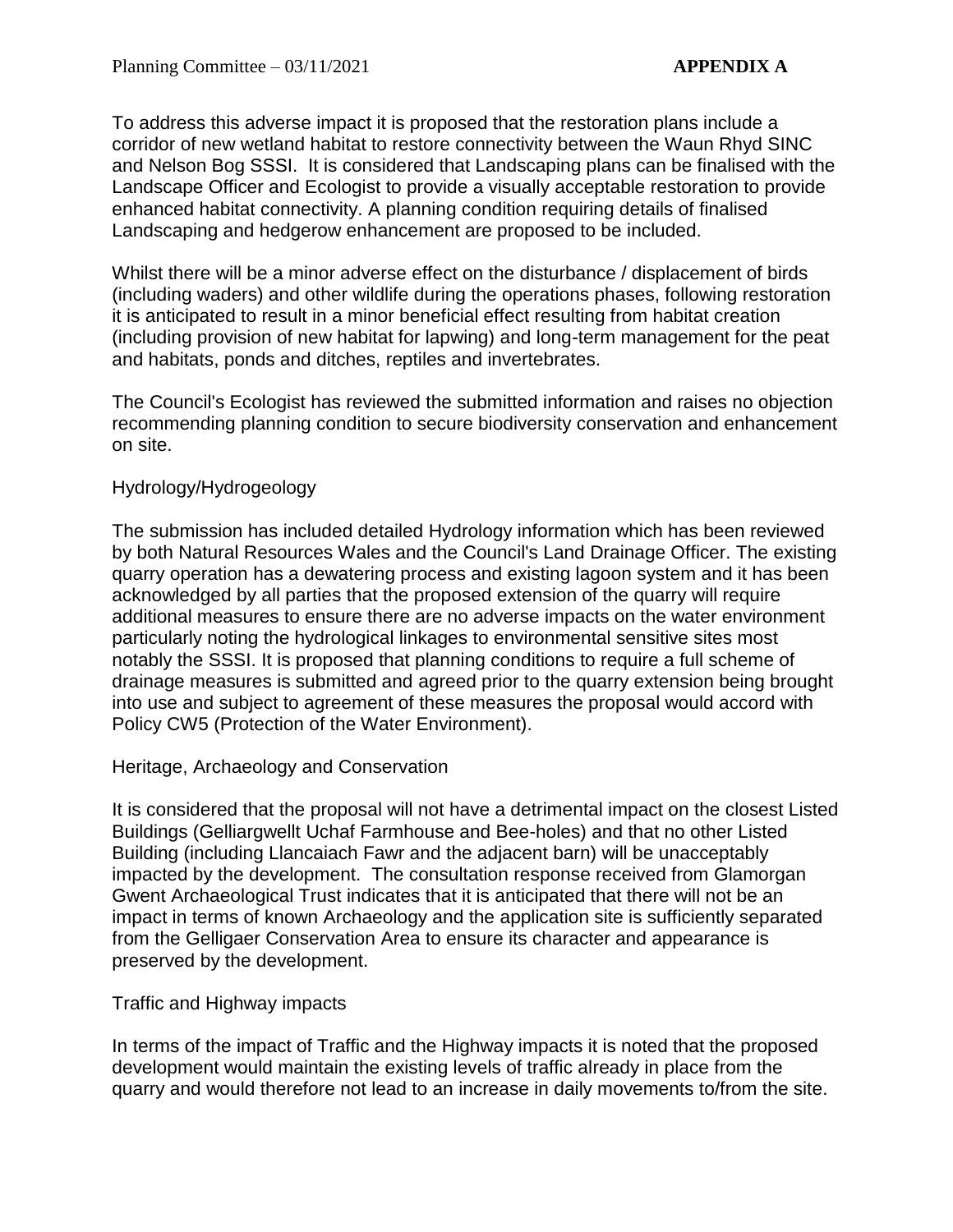On this basis the Transportation Engineering Services Manager has raised no objections to the development subject to planning conditions being imposed which restrict daily exportation and importation of stone and waste materials for fill, require cleaning of vehicles prior to entering the public highway and also restrict the number of vehicles laden with minerals to leave the quarry during school run hours and lunchtime during term time.

In response to a weight restriction Traffic Order put in place on the Shingrig Road Bridge at Nelson the applicant submitted a technical note which indicates that an alternative route (A470/A4059 4-arm roundabout near Abercynon - A472 towards Treharris - A472 towards Tredomen - Penallta Link Road - Penallta Road to Gelligaer - Church Road onto Gelligaer Road - Bryn Quarry access) has sufficient capacity to accommodate all HGV traffic associated with Bryn Quarry.

It is considered that with the requested conditions to address highway considerations that the proposal would accord with Policy CW3 (Design Considerations - Highways).

# Legal Agreement

It is noted that previously legal obligations have been agreed with the developer in respect of a Section 106 agreement associated with the consent for the bund and also a variation of condition application (17/0971/NCC) in order to secure proposed peat mitigation measures, to secure monitoring of water levels within the SINC and to set trigger levels for further mitigation to protect the characteristic features of the SINC. This may include financial measures, for example a bond, to ensure that the peat mitigation measures can be completed if, for some reason, the operator fails to comply. It is considered that an updated Section 106 agreement based upon the previous agreement be sought reflecting the new proposal as well as the timescales of the revised extraction and restoration period and entered into if members are minded to approve the application.

# Comments from Consultees:

Gelligaer Community Council advised that they unanimously objected to planning application Case Ref 20/0702/FULL for the retention of, and proposed extension to the quarry at Gelliargwellt Uchaf Farm on the following grounds:

1. Dust - local residents are having to endure the nuisance of increased visible dust on their clothes, cars, windows of their properties and on furniture throughout the inside of their homes which is causing much distress.

2. Noise - residents are having to endure loud noise from machinery and blasting at the site, and whilst industrial noise has controls in place, agricultural has none and it is nigh on impossible to distinguish between the two.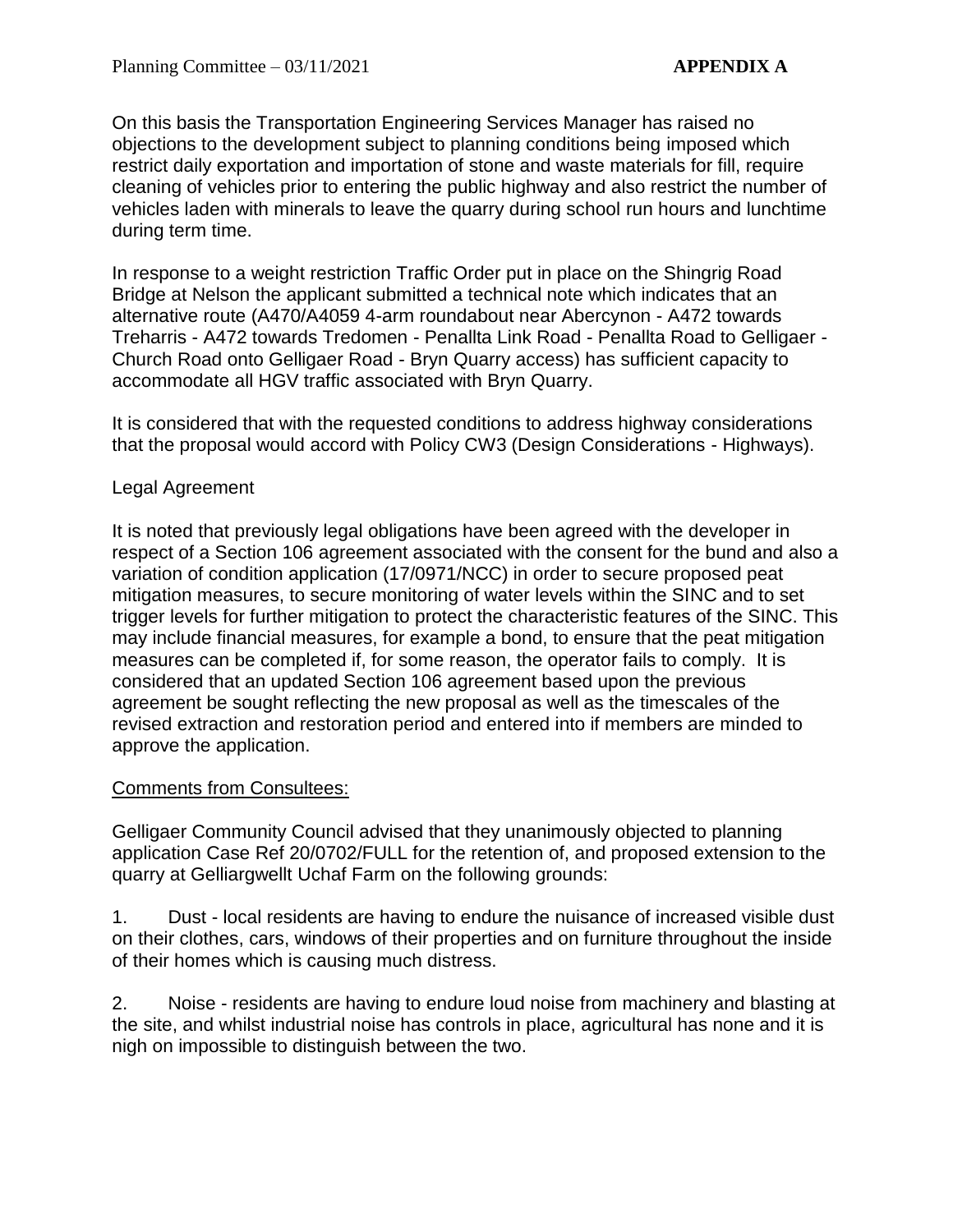3. Environmental - the development has a direct negative impact on the natural habitat. Biodiversity is reduced when existing organisms in the habitat are displaced or destroyed.

They concluded that gradual incremental planning applications have resulted in this development encroaching closer to just within 300m of people's homes. The dust, noise and environmental damage does not affect just one home but a whole estate. It contributes to considerable hidden suffering, with increased levels of stress, anxiety and depression experienced, which can lead to long term physical health conditions. The residents have a basic right to quiet enjoyment which this development does not allow. The Public Rights of Way Officer has recommended a number of planning conditions to protect existing rights of way which are close to the site. It is however considered that separate legislative powers exist in respect of public rights of way and to avoid duplication of powers the comments will be provided to the applicant as informative advice.

In relation to the Heritage Officer's comments about the lack of consideration of Llancaich Fawr (Grade I listed Llancaiach Fawr Manor House and Grade II listed adjacent barn) which is located approximately 1.35km from the application site a Heritage Addendum was prepared and submitted by the applicant. This considered the impact on Llancaiach Fawr and in particular commented "The manor house is set more widely within enclosed fields and woodland creating a largely rural setting. The manor has no functional or associative relationship with the application site, nor does it have any visual linkages through designed or incidental long-distance views that contribute to its significance. By the virtue of their distance from the site, intervening built form, topography and landscape features, it is not considered that the site makes any contribution to the significance or setting of Llancaiach Fawr Manor House and barn."

The addendum went on to consider the Impact of the development as "Acknowledging that setting is not limited to visual effects. It is clear, that Llancaiach Fawr Manor House has an enclosed immediate setting with a clearly defined curtilage to the manor complex. The entrance to the property runs north to south and is lined by mature trees, providing screening to the east. Within the wider setting of the assets there is intervening woodland and modern industrial buildings which separate the assets from the Site. In addition, the assets are set c.50m lower than the level of the site, which prevents long distance views towards the site. By the virtue of their distance from the site, intervening built form, topography and landscape features, it is considered that the proposed development would have a neutral impact on the significance or setting of the historic assets." It is considered that the impact on Llancaiach Fawr from the development proposed would be acceptable.

In respect of a further matter raised by the Conservation Officer related to the impact of the development on the closest listed buildings (Gelliargwellt Uchaf Farmhouse, Grade II listed and Stone Garden Wall with Bee-Boles, Grade II listed) the addendum submitted reaffirms that the conclusions in the submitted heritage statement remain valid. It is considered that the setting of the farmhouse and wall has already been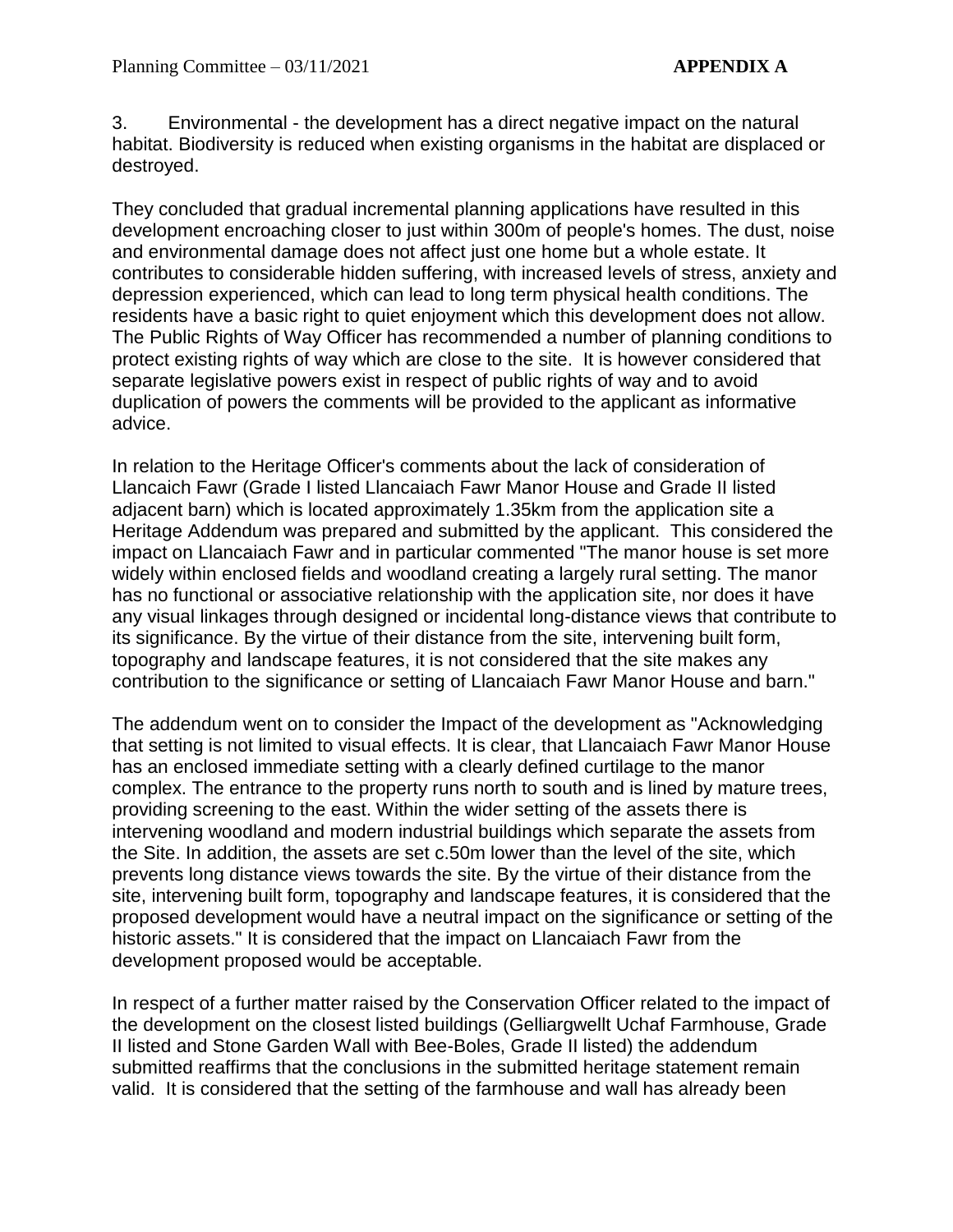impacted by previous development (in particular the recycling operation) and the proposed quarry extension will be adequately screened by existing landscaping and additional planting is not required to preserve the Listed Building and its setting.

# Comments from public: - Dust / Air Quality.

Can't sit in garden or open windows or leave washing out or have to rewash. Impact on School and Children's health.

The application submission has included monitoring and modelling for air quality and provisions are made for ongoing monitoring of dust and air quality during the proposed development including the restoration phases of the site following the cessation of extraction. The proposal is considered to have an acceptable impact on all surrounding receptors.

#### Noise.

The application submission has included an assessment of noise impacts and this has been found acceptable. A Planning condition to require agreed noise levels are not exceeded is proposed.

#### Odour Issues.

It is not anticipated that the quarrying operation will generate significant impacts in terms of odour. The issue of odour from other activities of Bryn Group (for example farming and recycling) would be matters to be addressed separately from the consideration of this application.

Adverse Impact on resident's Health (Physical and mental wellbeing including stress) and quality of life and human rights.

Impacts in terms of dust and noise have been addressed above. It is not considered that with the safeguards recommended in terms of dust and particulate monitoring that there would be any unacceptable impacts on health, quality of life or related human rights.

Will lead to an Increase in blasting and associated vibration, Lack of notice for blasting, blasting limit too high.

Adverse impacts and damage to surrounding residential properties from Blasting.

As considered in the report above the blasting/vibration levels would be restricted in line with the existing permissions for quarrying at the site. The level of vibration (PPV) contained within the planning condition is more onerous than national guidance (MTAN1) and below the recognised threshold for where damage to property may occur and is therefore considered to have an acceptable impact on neighbour amenity. The matter of notice period for blasting would be a matter for the applicant to address.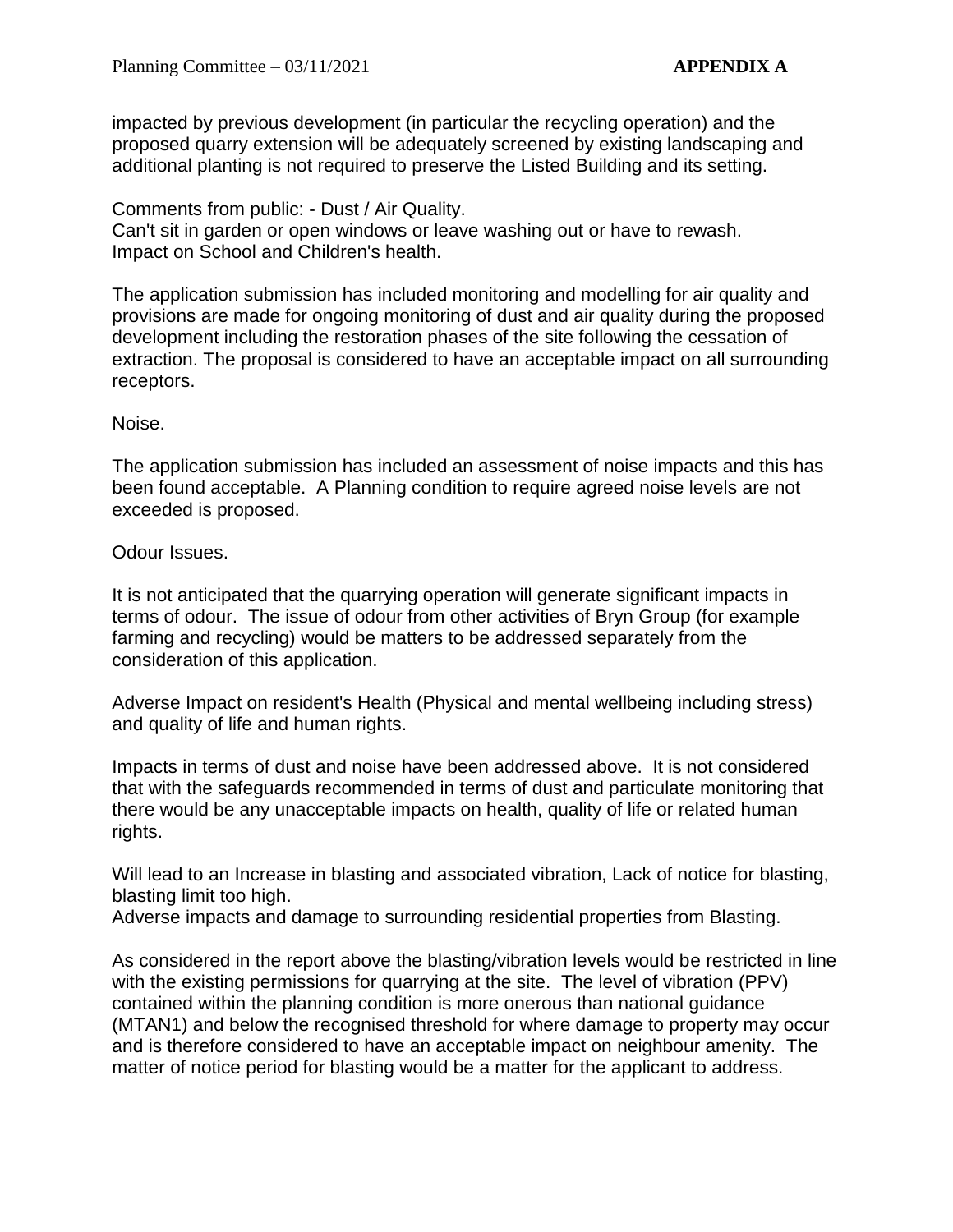Adverse Traffic Impacts including from HGVs.

The proposal would continue the existing level of traffic in terms of HGV movements and the Transportation Engineering Manager has offered no objection to the development subject to conditions to restrict the quantum of minerals that can leave the site on a daily basis and further restrictions related to time periods to accord with school term dates.

Impact on archaeology.

The Council's Archaeological advisor (Glamorgan Gwent Archaeological Trust) has raised no concerns in respect of the impact on archaeology.

Visual Impact.

Subject to conditions and finalised restoration plans it is considered that the development will have an acceptable Visual Impact on the area.

Pest/Vermin problems.

It is not considered that the proposal for the quarrying operation and extension would itself lead to a material risk of pest/vermin.

Impact on Wildlife (including bats, lapwings, snipe, woodcock, ducks, newts, pee wits, red kites and frogs and their ponds).

The proposed development would impact some habitat and wildlife during the excavation phases however following restoration it is considered that it is anticipated to result in a minor beneficial effect resulting from new habitat creation.

Adverse impact on SINCs.

The SINCs and indeed a SSSI have been considered as part of the assessment submitted with the application and with the proposed restoration planned, no unacceptable impacts on the designations will occur.

Proximity of extended quarry to existing residents/settlements (Quarry too close to residents) and possible future encroachment.

The proposal would maintain a sufficient buffer to existing residential which exceeds the 200m required under MTAN1. Any future applications would be considered at the time they are submitted in accordance with national and local planning policy.

Property devaluation.

Devaluation is not a material planning consideration.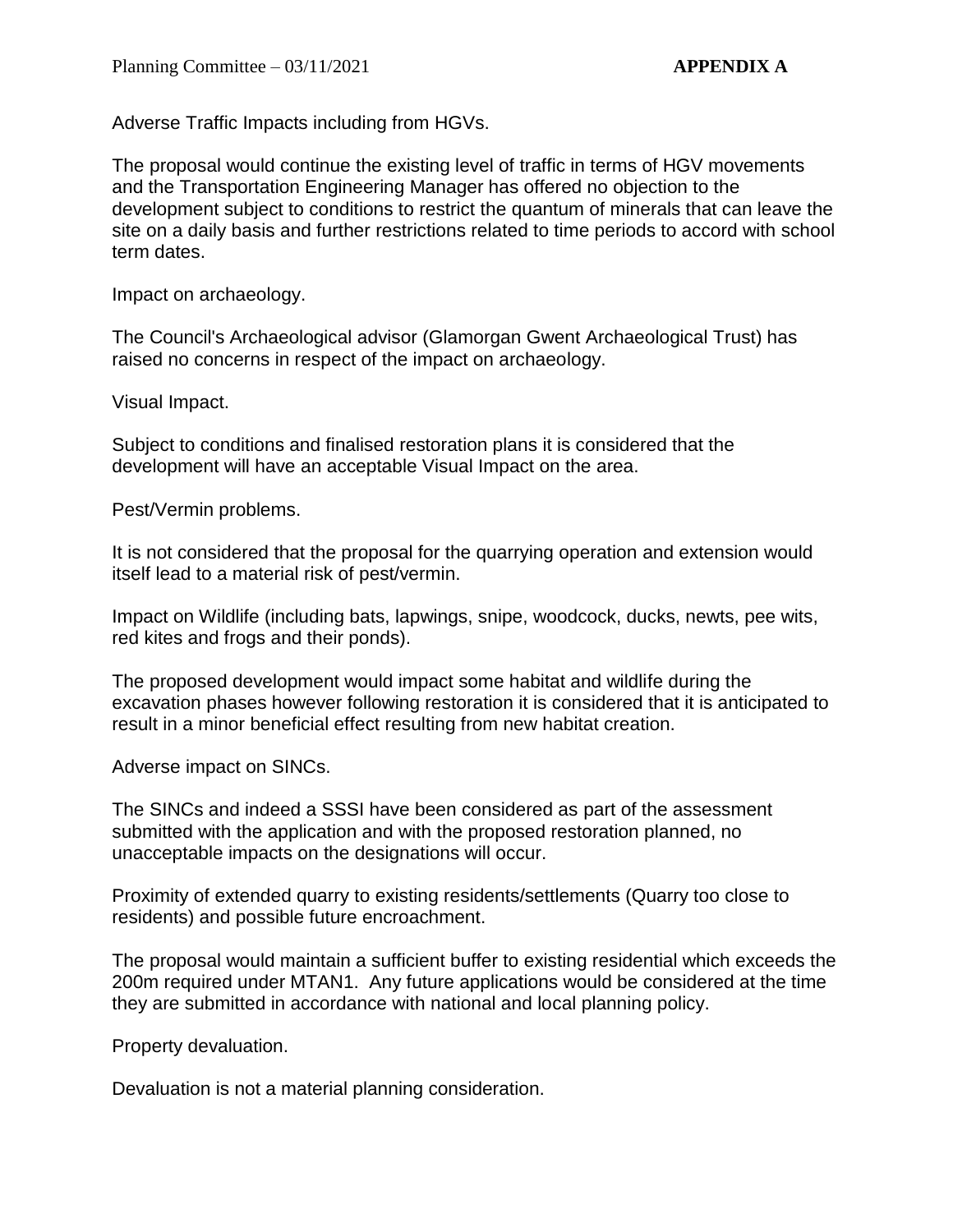The CCBC's LDP minerals policy includes a 250m buffer zone as a minimum allowed.

The proposal accords with the Local Development Plan's mineral policies including buffer zone.

Effect on Conservation Area, Heritage/Tourism (including Llancaiach Fawr).

The proposal is not considered to have any unacceptable impacts on the Gelligaer Conservation Area, Heritage Assets or Tourism.

Contamination of the ground and bund with plastic waste and animal waste.

As detailed earlier in the report the issue of bund contamination has been investigated with NRW serving notice on the applicant and removal of unacceptable material has commenced.

We cannot know what they will use to backfill this quarry in later years.

The application documents state that restoration will be achieved through backfilling the quarry void utilising quarry overburden, waste blast material and inert waste. This is considered to be acceptable in human health terms.

Cumulative effect of activities at Bryn Group are unacceptable.

In assessing the application regard has been had to the existing lawful operations of Bryn Group which includes recycling, farming and anaerobic digestion facilities as well as the existing quarry operation. The proposed extension will not increase traffic movements of HGVs and will be subject to similar restrictions as the existing permissions. It is not considered that the cumulative impact is unacceptable.

Misleading conduct of Bryn Group in media/press releases.

No specific details have been provided and this is not considered a material planning consideration.

Loss of Common.

The land comprising the application site is within private ownership and is not common land. Following final restoration the site would return currently inaccessible quarry land to countryside and as such it will not result in a permanent loss of common.

No benefits to local community.

This is the personal view of the objector.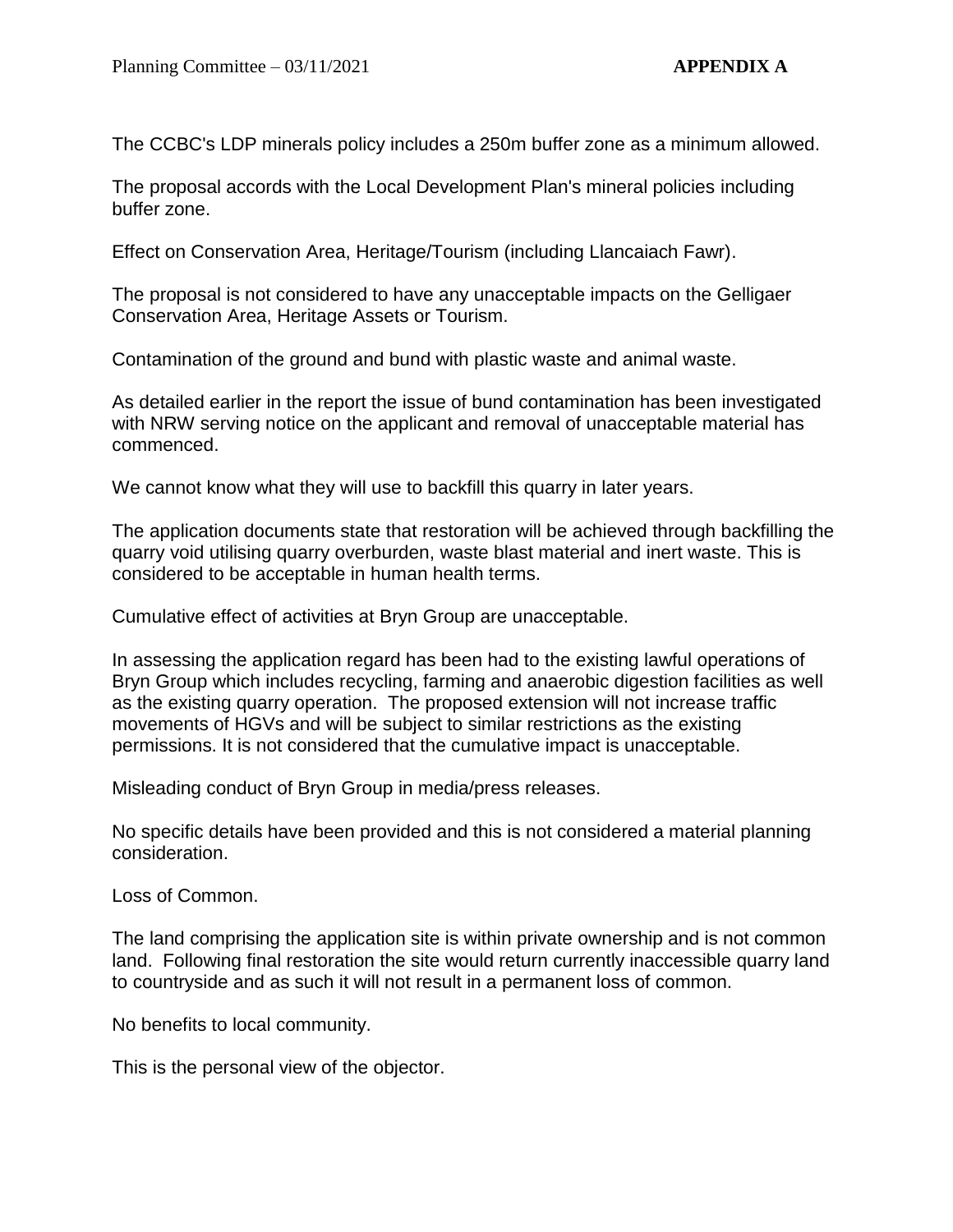Company broken law numerous times.

No specific details have been provided and this is not considered a material planning consideration.

Raise concerns over the honesty/integrity of the planning process if application is granted as the Council use the site for Waste Management.

The planning application has been subject to normal publicity procedures and planning processes and the application has been reported to Planning Committee in a transparent manner. The Council has established separation of functions to ensure probity in the planning process.

Local Residents homes and communities should be respected and treated with a priority over this quarry.

The development has been assessed having regard to impacts on residents within the communities and the proposal is deemed acceptable.

Bryn Group carry out works and then apply for retrospective planning, operates outside permitted hours.

The application before members is to extend the quarry and consolidate existing quarry activities which can be lawfully carried out under extant planning permissions. The application should be considered on its merits.

Allege that Bryn group threatened staff with their jobs if they don't support the application and get friends and family members to do the same.

No evidence has been provided that any representations received have been made under duress.

Urge councillors to reject application.

This would be a matter for councillors to consider having regard to the relevant material planning considerations in respect of the application.

Blocking a public rights of way with the bund.

The Public Rights of Way Officer has been consulted on the application and has offered no objection to the application. Obstruction of Public Rights of Way is subject to specific legislation and therefore should this occur action can be undertaken.

This place needs to be closed down not extended.

Just for the financial benefit of applicants.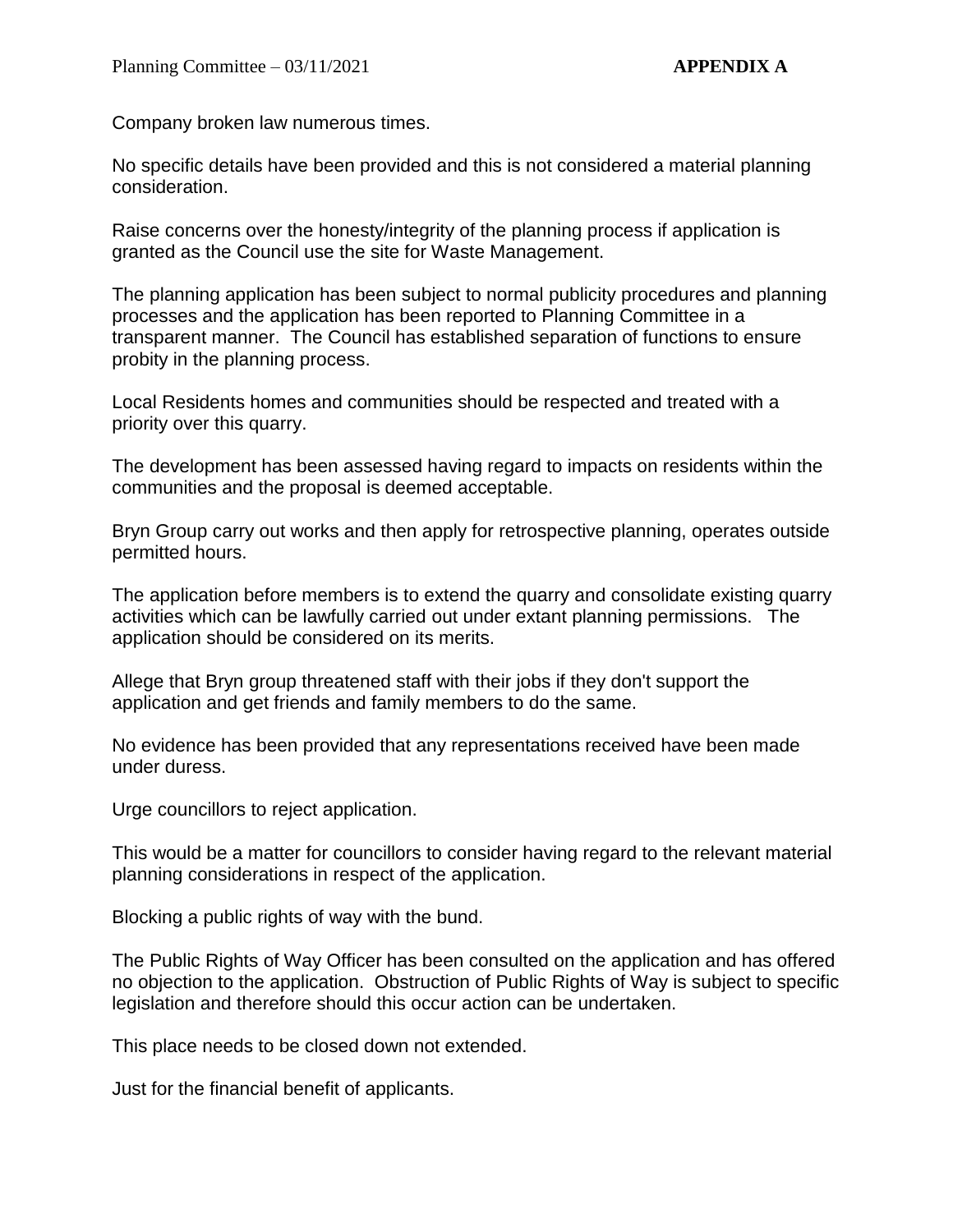These are the personal views of the objectors.

No safe or secure fence to keep people out of quarry.

This would be a matter for the quarry operator to address through their responsibilities as landowner and in respect of other legislation (such as health and safety legislation).

CCBC ignores residents.

The representations received from residents have been summarised in this report. Impact on Ecology, habitats and biodiversity, landscape and heritage would be much greater than acknowledged in the Environmental Statement.

The Environmental Statement and subsequent submissions by the applicant are considered to be sufficient to address the issues raised above.

Contrary to the Council's duty under the Wellbeing of Future Generations (Wales) Act 2015.

The duties under the Well-Being of Future Generations (Wales) Act 2015 have been considered as detailed within the other material considerations section of this report.

The Pre-Application Consultation and conclusions was flawed.

It is considered that the pre-application consultation accorded with statutory requirements for validation of the planning application.

The area around the application site has a low environmental capacity to absorb a further 24 years of quarrying.

The argument put forward about the scarcity and quality of the High Specification Aggregate is not compelling enough.

The application has been considered with regard to National Planning Policy including Planning Policy Wales, Minerals Technical Advice Note 1 and supporting Regional Technical Statement. The consideration of environmental capacity has been balanced against the extension of an existing quarry operation which has the ability to produce High Specification Aggregate and the proposal is considered acceptable and in accordance with paragraph 49 of MTAN1 where supply of an aggregate of a particular specification is clearly demonstrated.

Extension of this quarry is not justified in the sensitive location.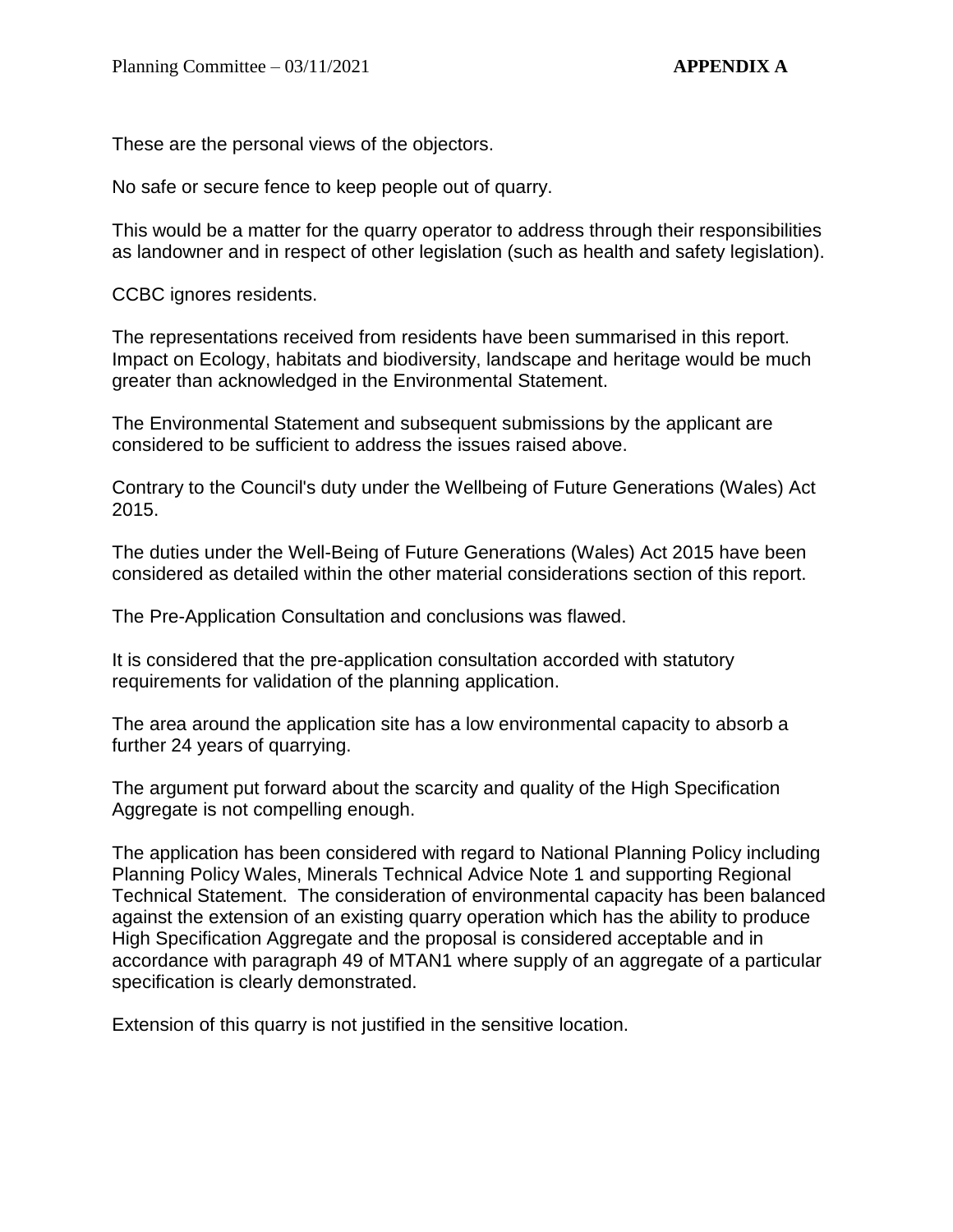The application has been considered in respect of the designations and impacts of the development is subject to the planning conditions proposed is considered to have an acceptable impact.

Impact on Coal workings, Historic mining records are not complete and there is a risk of subsidence/sink holes.

The Coal Authority have been consulted on the application and have raised no objections in relation to the development.

The Transport Assessment has not taken into consideration the Ty Du Farm development in Nelson.

The proposed traffic from this application would remain the same as the existing quarry operation with vehicle movements restricted by planning conditions and therefore would have neutral impact in overall traffic numbers versus the current baseline. The Transportation Engineering Manager has raised no objections to the development.

Other material considerations: The duty to improve the economic, social, environmental and cultural well-being of Wales, has been considered in accordance with the sustainable development principle, under section 3 of the Well-Being of Future Generations (Wales) Act 2015. In reaching the recommendation below, the ways of working set out at section 5 of that Act have been taken into account, and it is considered that the recommendation is consistent with the sustainable development principle as required by section 8 of that Act.

Future Wales - The National Plan 2040 was published on 24 February 2021 and forms part of the statutory development plan for the county borough. In addition to this Planning Policy Wales (PPW) has been amended to take account of Future Wales and PPW Edition 11 has also been published on 24th February 2021. In reaching the conclusion below full account has been taken of both Future Wales and PPW Edition 11 and where they are particularly pertinent to the consideration of the proposals they have been considered as part of the officer's report. It is considered that the recommendation(s) in respect of the proposals is (are) in conformity with both Future Wales and PPW Edition 11.

RECOMMENDATION (A) that the application is DEFERRED to allow the applicants to enter into a Section 106 Agreement as set out above (B) On completion of the Agreement, that planning permission is GRANTED.

This permission is subject to the following condition(s)

01) The development hereby permitted shall be begun before the expiration of five years from the date of this permission. REASON: To comply with the provisions of Section 91 of the Town and Country Planning Act 1990.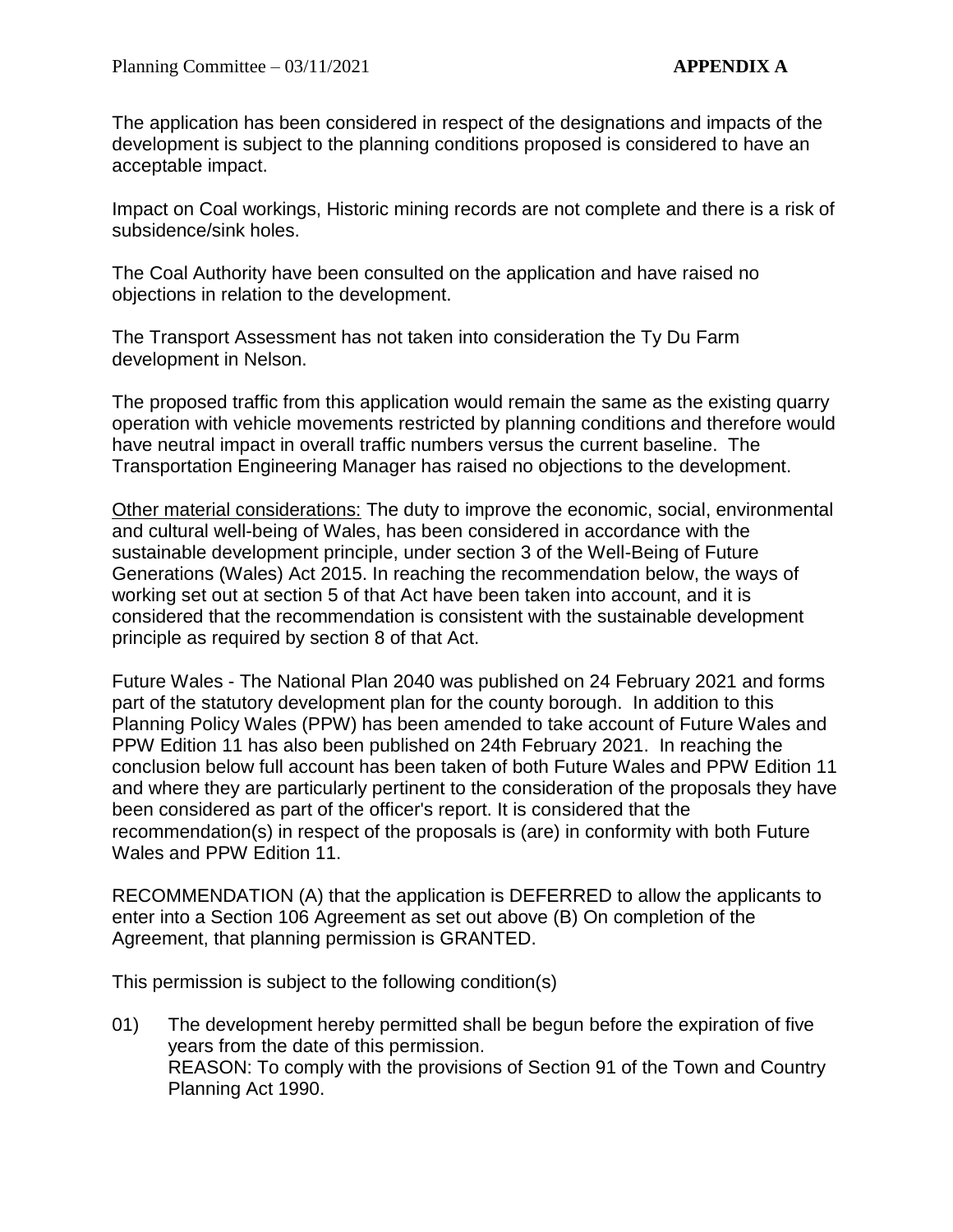02) The development shall be carried out in accordance with the following approved plans and documents: Drawing Reference BAL-NQE-2017-50m -026 - Site location plan 1\_5000 Drawing Reference BAL-NQE-2017-50m-018rev A - Site location plan-A4 Drawing Reference BAL-NQE-2017-50m-017revD - Distances Drawing Reference BAL-NQE-2017-50m-023 - Section location plan Drawing Reference BAL-2018-NQE-50m-022 - Sections Drawing Reference BAL-NQE-2017-50m-020 - Extraction phasing Drawing Reference BAL-NQE-2017-50m-019 - Restoration phasing Drawing Reference BAL-NQE-2017-50m -003revD - Fully extracted quarry with 50m standoff Drawing Reference BAL-NQE-2017-50m -002revD - Whole site restoration with 50m standoff Drawing Reference BAL-NQE-2017-50m-001revB - New quarry extension areas with 50m standoff Drawing Reference BAL-NQE-2017-50m-004revB - Extraction Phase 1 Drawing Reference BAL-NQE-2017-50m-005revB - Extraction Phase 2 Drawing Reference BAL-NQE-2017-50m-006revB - Extraction Phase 3 Drawing Reference BAL-NQE-2017-50m 007revB - Extraction Phase 4 Drawing Reference BAL-NQE-2017-50m -008revB - Extraction Phase 5 Drawing Reference BAL-NQE-2017-50m-009revB - Extraction Phase 6 Drawing Reference BAL-NQE-2017-50m-010revB - Restoration Phase A Drawing Reference BAL-NQE-2017-50m-011revB - Restoration Phase B Drawing Reference AL-NQE-2017050m-012A - Restoration Phase C Drawing Reference BAL-NQE-2017-50m-013A - Restoration Phase D Drawing Reference BAL-NQE-2017-50m-014A - Restoration Phase E Drawing Reference BAL-NQE-2017-50m-015revA - Restoration Phase F Drawing Reference BAL-NQE-2017-50m-016revB - Restoration Phase G Drawing Reference BAL-NQE-2017-50m-002revE - Whole Site Restoration REASON: To ensure that the development is carried out only as approved by the Local Planning Authority.

- 03) Notwithstanding the submitted details no development relating to the quarry extension shall take place until an updated drainage scheme is submitted to and approved in writing by the Local Planning Authority. The drainage scheme shall include an updated Water Management system, Water Quality and Quantity Monitoring and Contingency Plan as well as details of the implementation, maintenance and management of the sustainable drainage scheme. The approved scheme shall be implemented and thereafter managed and maintained in accordance with the approved details. REASON: To ensure protection of water quality in accordance with policy CW5 of the adopted Caerphilly County Borough Local Development Plan up to 2021.
- 04) Before phase A of the restoration commences a full restoration scheme shall be submitted and approved in writing by the Local Planning Authority.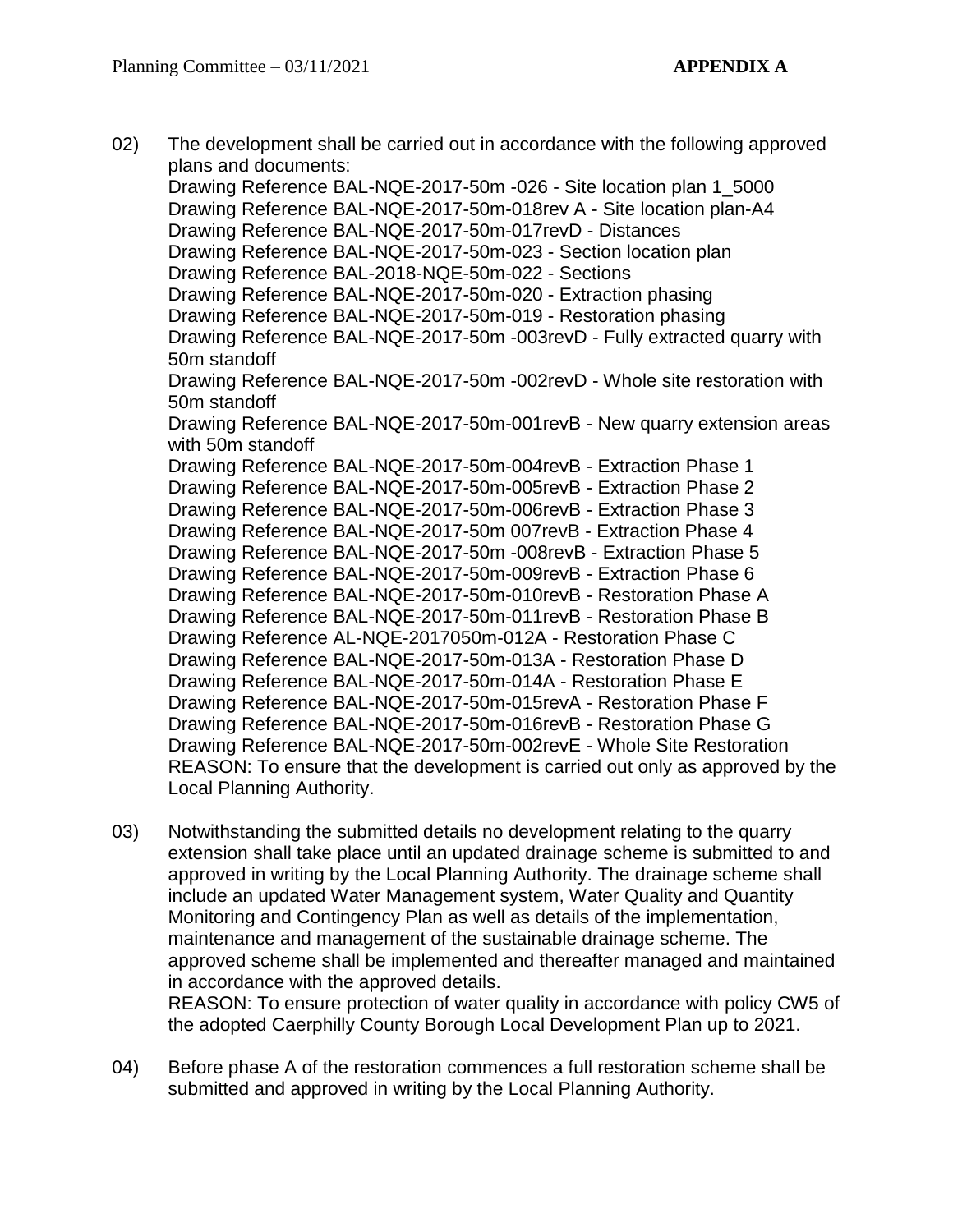The scheme shall include but not be limited to the following: Details of the design, implementation, maintenance and management of the sustainable drainage scheme for each phase of the restoration and the final restoration proposals. The scheme shall be implemented and thereafter managed and maintained in accordance with the approved details. Those details shall include:

- i) a timetable for the implementation for each phase of the restoration
- ii) detailed drawings
- iii) detailed drainage calculations

iv) a management and maintenance plan for the lifetime of the development. REASON: To ensure suitable drainage and protection of water quality in accordance with policy CW5 of the adopted Caerphilly County Borough Local Development Plan up to 2021.

05) Within 6 months of the approval of the application, a management and monitoring plan for the peat/wetland areas and Waun Rhyd SINC shall be submitted to and approved in writing by the Local Planning Authority. The management plan shall include details of post development monitoring and reporting, and a vegetation monitoring programme to include baseline and ongoing Phase 2 vegetation surveys of the SINC. The management and monitoring plan shall be implemented as agreed.

REASON: To provide biodiversity conservation measures, in accordance with Part 1 Section 6 of the Environment (Wales) Act 2016, and policy contained in Welsh Assembly Government's Planning Policy Wales (2016) and Tan 5 Nature Conservation and Planning (2009) and policy CW4 of the adopted Caerphilly County Borough Local Development Plan up to 2021.

06) Prior to the commencement of development, a hydrological and ground water monitoring strategy for the application site and the adjacent SINC shall be submitted to and approved in writing by the Local Planning Authority. The strategy shall be implemented as approved. REASON: To provide biodiversity conservation measures, in accordance with Part 1 Section 6 of the Environment (Wales) Act 2016, and policy contained in Welsh Assembly Government's Planning Policy Wales (2016) and Tan 5 Nature Conservation and Planning (2009) and policy CW4 of the adopted Caerphilly

County Borough Local Development Plan up to 2021. 07) Prior to the commencement of development, a reptile strategy shall be submitted to and approved in writing by the Local Planning Authority. The strategy shall be implemented as approved.

REASON: To provide biodiversity conservation measures, in accordance with Part 1 Section 6 of the Environment (Wales) Act 2016, and policy contained in Welsh Assembly Government's Planning Policy Wales (2016) and Tan 5 Nature Conservation and Planning (2009) and policy CW4 of the adopted Caerphilly County Borough Local Development Plan up to 2021.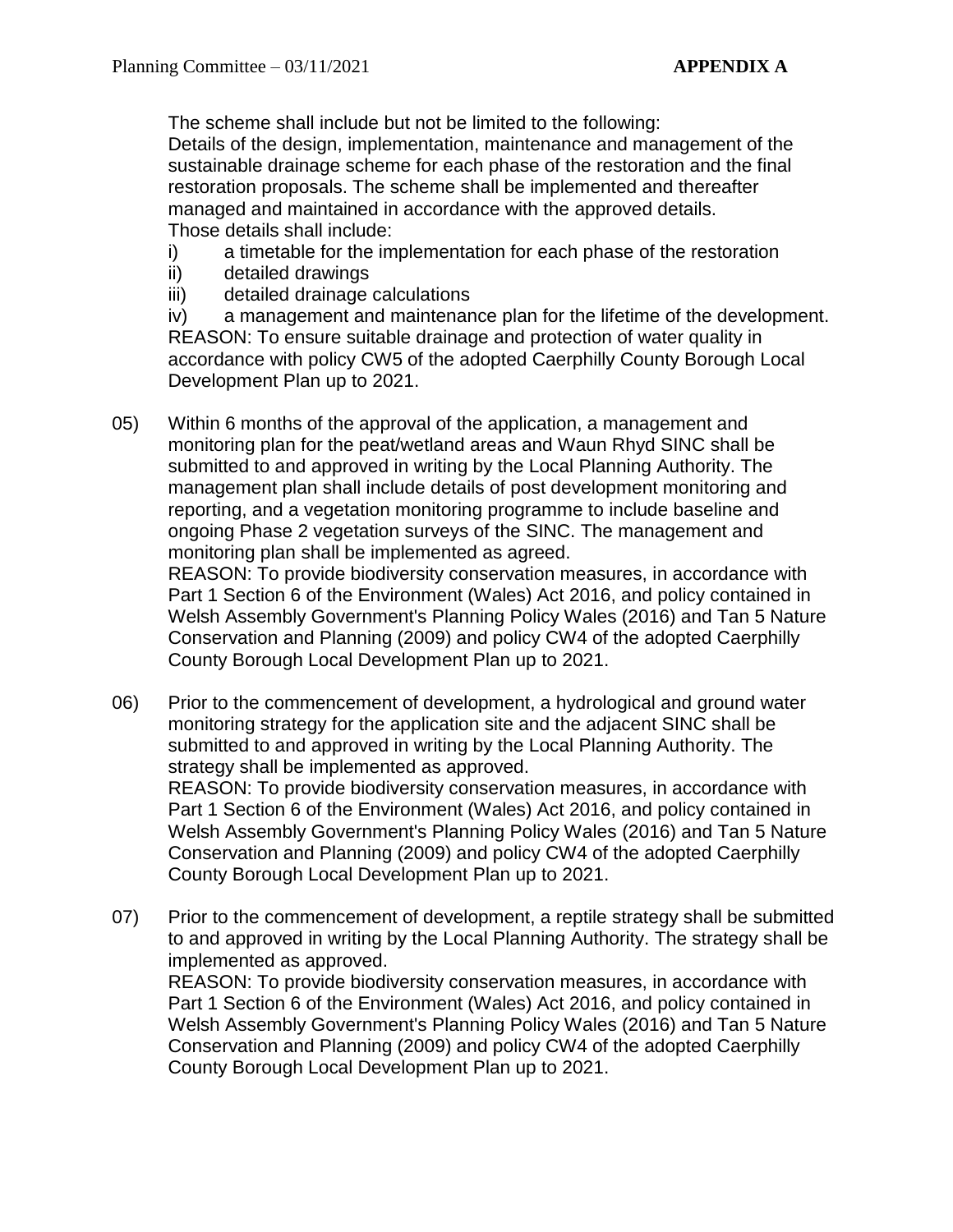08) The maximum volume of stone exported from the site shall not exceed 400 tonnes a day. Records of the volume of stone exported from the site shall be kept by the quarry operator and shall be made available to the Local Planning Authority on request.

REASON: In the interests of highway safety and general amenity in accordance with policies CW2 and CW3 of the adopted Caerphilly County Borough Local Development Plan up to 2021.

09) The maximum volume of waste material for fill imported to the site shall not exceed 200 tonnes a day. Records of the volume of fill imported to the site shall be kept by the quarry operator and shall be made available to the Local Planning Authority on request. REASON: In the interests of highway safety and general amenity in accordance

with policies CW2 and CW3 of the adopted Caerphilly County Borough Local Development Plan up to 2021.

- 10) No vehicle shall enter the public highway unless its wheels and chassis have been cleaned to prevent material being deposited on the highway. REASON: In the interests of highway safety and to prevent mud being deposited on the highway in accordance with policy CW3 of the adopted Caerphilly County Borough Local Development Plan up to 2021.
- 11) A maximum of three vehicles laden with mineral extracted under this permission shall leave the site and enter the B4254 during each of the following time periods during school term time:- 08.10 - 09.10 hours, 11.55 - 12.55 hours and 15.15 - 16.00 hours. REASON: In the interests of highway safety and general amenity in accordance with policies CW2 and CW3 of the adopted Caerphilly County Borough Local Development Plan up to 2021.
- 12) Notwithstanding the submitted plans within 3 months of the date of this consent, detailed proposed topographic plans and accompanying sections showing the proposed ground profile of the mounds at suitable intervals along the mounds showing the proposed gentler gradients. The development shall be carried out in accordance with the approved details. REASON: In the interests of visual amenity in accordance with policy SP6 of the adopted Caerphilly County Borough Local Development Plan up to 2021.
- 13) A suitably scaled and detailed planting plan and written specification (following the submitted drawing Landscape and Ecology Strategy dated June 2020 Drawing number 481 'PLANNING'01 Issue 01) shall be submitted for the written approval of the Local Planning Authority within three months of the date of this consent. The submitted details shall include the proposed soil types and depth, ground preparation, native planting species and mixes, plant sizes, planting numbers, wildflower and species grass seed mixes and sowing rates. Details of tree guards, mulches and the location of any stock-proof fencing, along with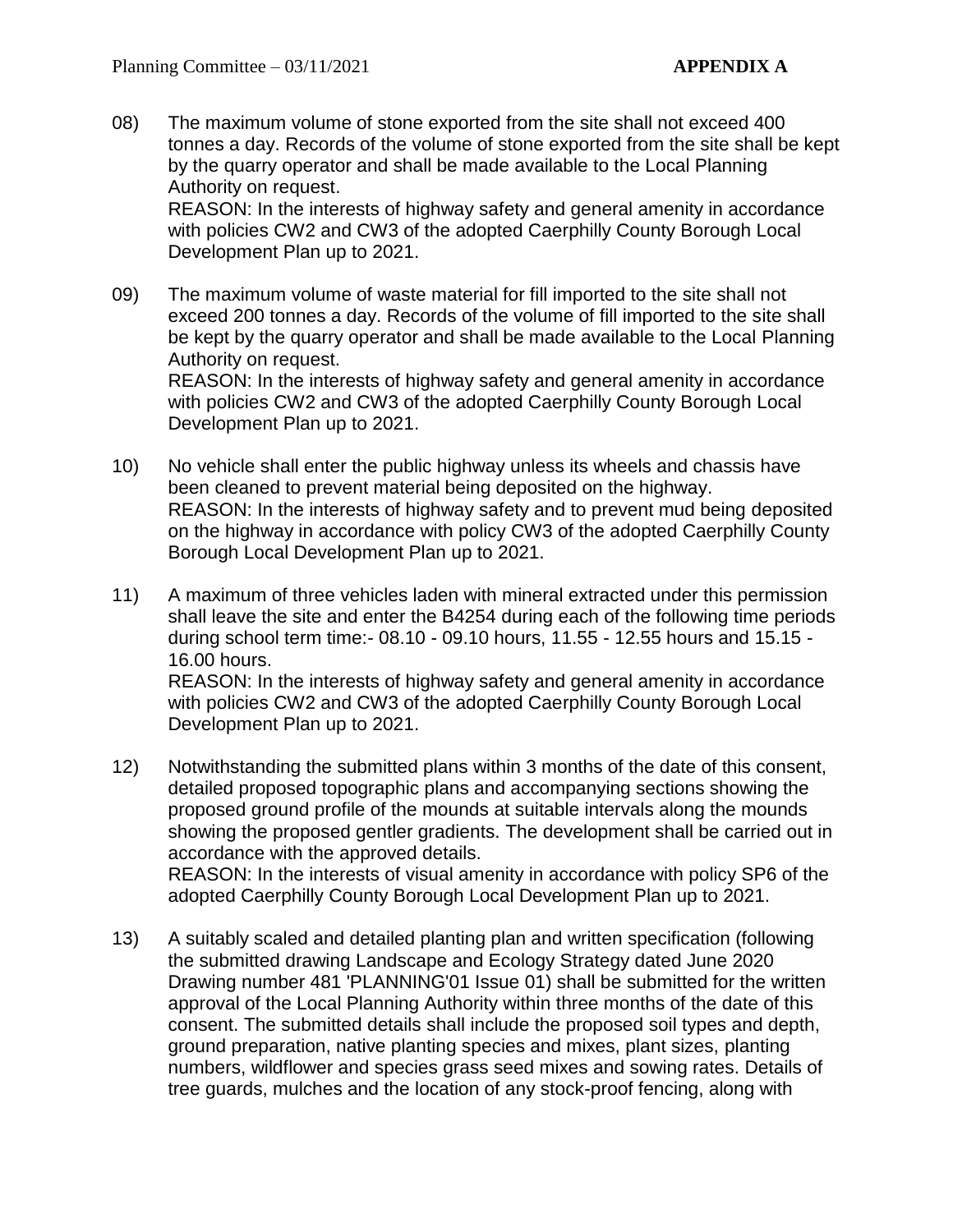details, in order to protect proposed woodland, hedgerows, wildflower and all areas of relocated peat. The development shall be carried out in accordance with the approved details.

REASON: In the interests of visual amenity in accordance with policy SP6 of the adopted Caerphilly County Borough Local Development Plan up to 2021.

- 14) A construction works detailed timetable/programme, highlighting phasing of all operations during the construction period of the perimeter mounds, including implementation a timetable for construction, placing of soils and all seeding and planting operations shall be submitted for the written approval of the Local Planning Authority within three months of the date of this consent. The development shall be carried out in accordance with the approved details. REASON: In the interests of visual amenity in accordance with policy SP6 of the adopted Caerphilly County Borough Local Development Plan up to 2021.
- 15) Details relating to the 5 year landscape maintenance and defects plan and schedule of maintenance operations including routine physical tasks with monthly timetable, to satisfy appropriate standards of aftercare and to enable the soft landscape design, mitigation and implementation objectives to be satisfied. Including details of who is responsible for these tasks shall be submitted within three months of the date of this consent. The development shall be carried out in accordance with the approved details.

REASON: In the interests of visual amenity in accordance with policy SP6 of the adopted Caerphilly County Borough Local Development Plan up to 2021.

- 16) A written detailed medium and long term landscape management plan, covering a 15 year period plus, including areas of peat translocation and to ensure that the proposed landscaping successfully matures and integrates the proposed quarry extension shall be submitted for the written approval of the Local Planning Authority within three months of the date of this consent. The development shall be carried out in accordance with the approved details. REASON: In the interests of visual amenity in accordance with policy SP6 of the adopted Caerphilly County Borough Local Development Plan up to 2021.
- 17) The operation phase for the proposed quarry extension shall only commence once the perimeter mounds have been completed and seeded and planted, with a completion report submitted, along with photographs both on site and from local residential areas and adjacent PRoW Viewpoints 08, 09,and 11 for the written approval of the Local Planning Authority. REASON: In the interests of visual amenity in accordance with policy SP6 of the adopted Caerphilly County Borough Local Development Plan up to 2021.
- 18) An Arboricultural survey in accordance with recommendations given in BS 5837:2012 'Trees in relation to construction' and the draft Supplementary Planning Guidance LDP4 'Trees and Development' Tree Constraints Plan (TCP),Root Protection Area (RPA), Tree Protection Plan (TPP) shall be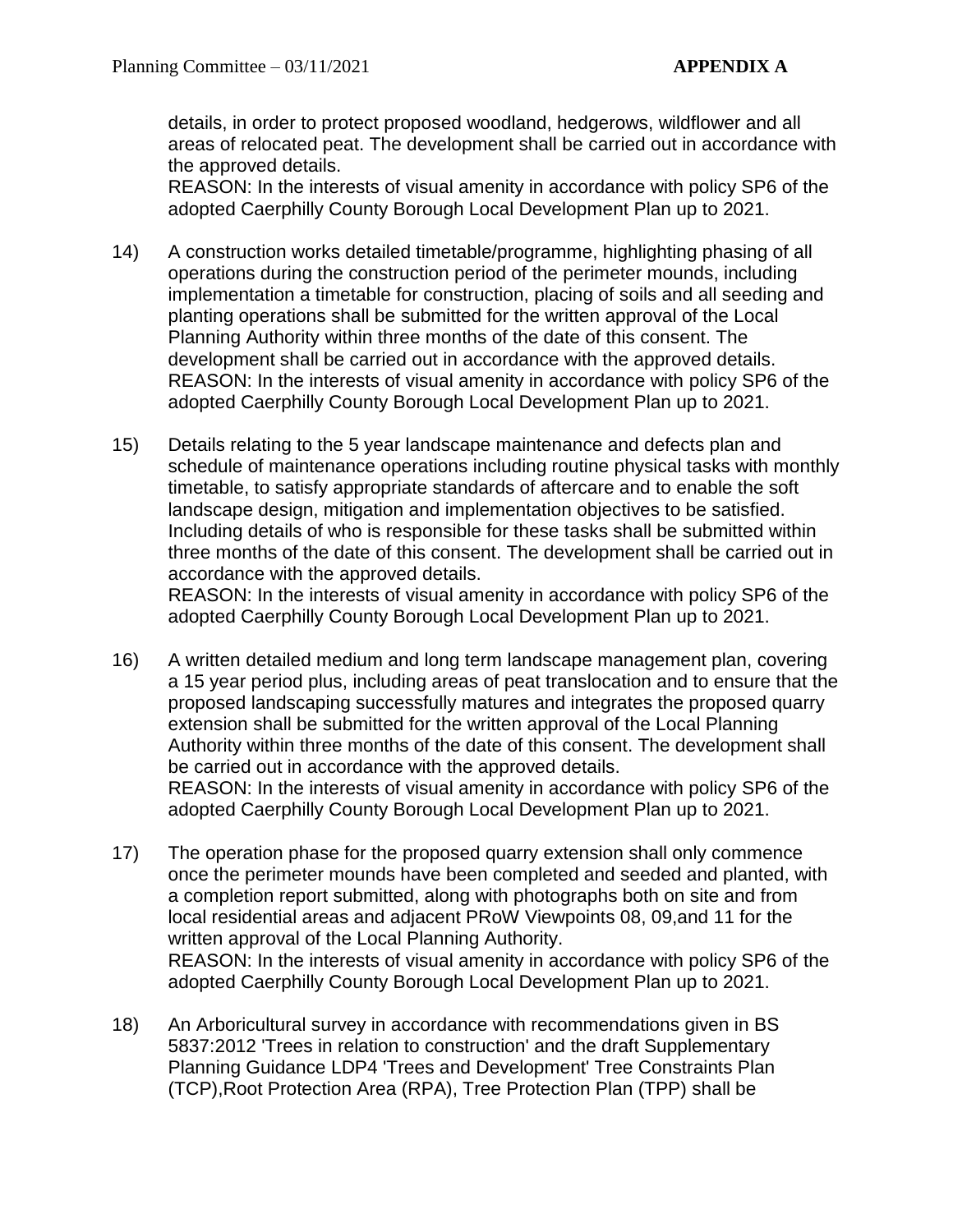submitted for the written approval of the Local Planning Authority within three months of the date of this consent. The development shall be carried out in accordance with the approved details.

REASON: In the interests of visual amenity in accordance with policy SP6 of the adopted Caerphilly County Borough Local Development Plan up to 2021.

- 19) Except in emergencies to maintain safe quarry working (which shall be notified to the Local Planning Authority as soon as practicable) or unless the Local Planning Authority has agreed otherwise in writing: i) The winning, working and processing of stone and the tipping of inert waste shall not be carried out except between the following times 0800 - 1800 hours Monday to Friday 0800-1300 hours Saturday ii) No blasting or hammering shall be carried out except between the hours of 1000 - 1600 hours Monday - Friday iii) No operations other than environmental monitoring and water pumping shall take place at the site on Sundays or bank/public holidays. REASON: To protect the amenities of local residents in accordance with policies CW2 of the adopted Caerphilly County Borough Local Development Plan up to 2021.
- 20) Blasting shall be designed so that the ground vibration measured as peak particle velocity in any one of three orthogonal planes shall not exceed 4 millimetres per second in 95% of all blasts measured over any 6 month period and no individual blast shall exceed a PPV of 8mm/second as measured at any sensitive receptor. REASON: To safeguard the amenity interests of local residents in accordance with policies CW2 and CW3 of the adopted Caerphilly County Borough Local Development Plan up to 2021.
- 21) No loaded lorries shall leave the site unless sheeted with the exception of those carrying stone larger than 500mm. REASON: To prevent material being deposited on the highway in the interests of highway safety and to safeguard the local environment in accordance with policies CW2 and CW3 of the adopted Caerphilly County Borough Local Development Plan up to 2021.
- 22) No secondary blasting shall be carried out at the site except with the prior written agreement of the Local Planning Authority. REASON: To safeguard the amenity interests of local residents in accordance with policies CW2 of the adopted Caerphilly County Borough Local Development Plan up to 2021.
- 23) No Further blasting shall take place until a fully detailed scheme for the methods to be employed to minimise the effects of the air blast overpressure arising from blasting, having regard to blast design, methods of initiation, and the prevailing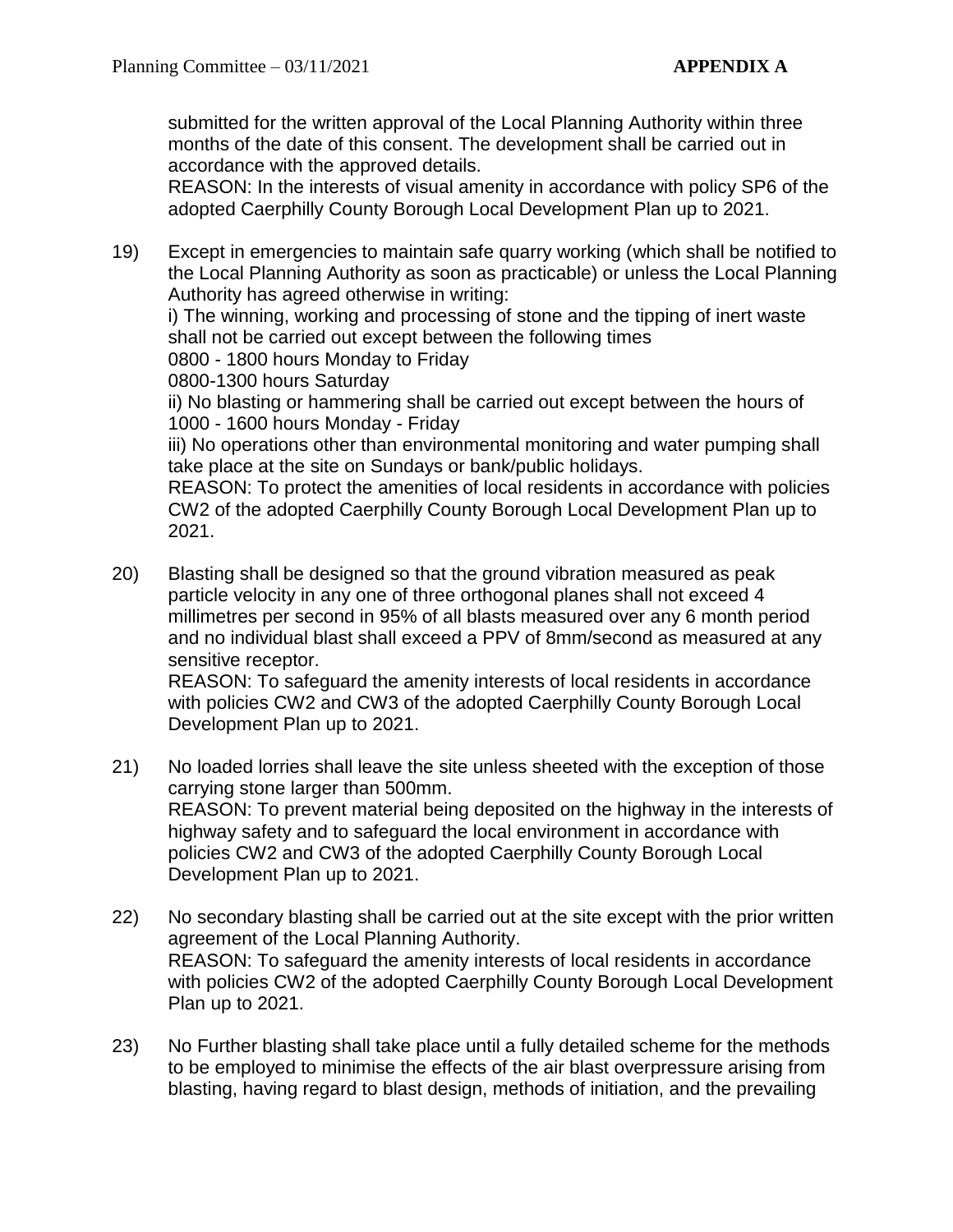weather conditions has been submitted to the Local Planning Authority for approval. Once approved the scheme shall be implemented in its entirety and the results made available to the Local Planning Authority upon request. REASON: To protect the amenities of the local environment and to ensure compliance with the conditions relating to the blasting in accordance with policies CW2 of the adopted Caerphilly County Borough Local Development Plan up to 2021.

24) No further quarrying operations, including the breaking up, movement or export of stone or other material shall take place until a scheme and programme of measures for the suppression of dust has been submitted to and approved by the local planning authority. The scheme shall include:

A) the suppression of dust caused by the moving and storage of soil and overburden, stone and other materials within the site

B) dust suppression on haul roads

C) dust arising from blasting

The scheme shall be implemented and complied with at all times, once approved.

REASON: In the interests of amenity in accordance with policy CW2 of the adopted Caerphilly County Borough Local Development Plan up to 2021.

- 25) The daytime environmental noise limits (0800 1800hrs) shall not exceed the proposed environmental noise limits stated at the locations contained in 4153/NIA1\_Rev2 Environmental Noise Impact Assessment dated 2nd July 2020. REASON: In the interests of amenity in accordance with policy CW2 of the adopted Caerphilly County Borough Local Development Plan up to 2021.
- 26) Green Acres bungalow must remain within the ownership and control of Bryn Group until such time as the quarry has been extended and fully restored in line with this permission. REASON: In the interests of amenity in accordance with policy CW2 of the

adopted Caerphilly County Borough Local Development Plan up to 2021.

27) Within three months of the date of this consent a scheme for off-site dust monitoring shall be submitted to and agreed in writing with the Local Planning Authority. The agreed scheme of off-site dust monitoring shall be implemented prior to any development being carried out in respect of the quarry extension. The approved scheme must thereafter be adhered until the completion of final restoration works.

REASON: In the interest of the amenity of local residents in accordance with policy CW2 of the adopted Caerphilly County Borough Local Development Plan up to 2021.

28) Within three months of the date of this consent a scheme for off-site PM10 monitoring shall be submitted to and agreed in writing with the Local Planning Authority. The agreed scheme of PM10 monitoring shall be implemented prior to